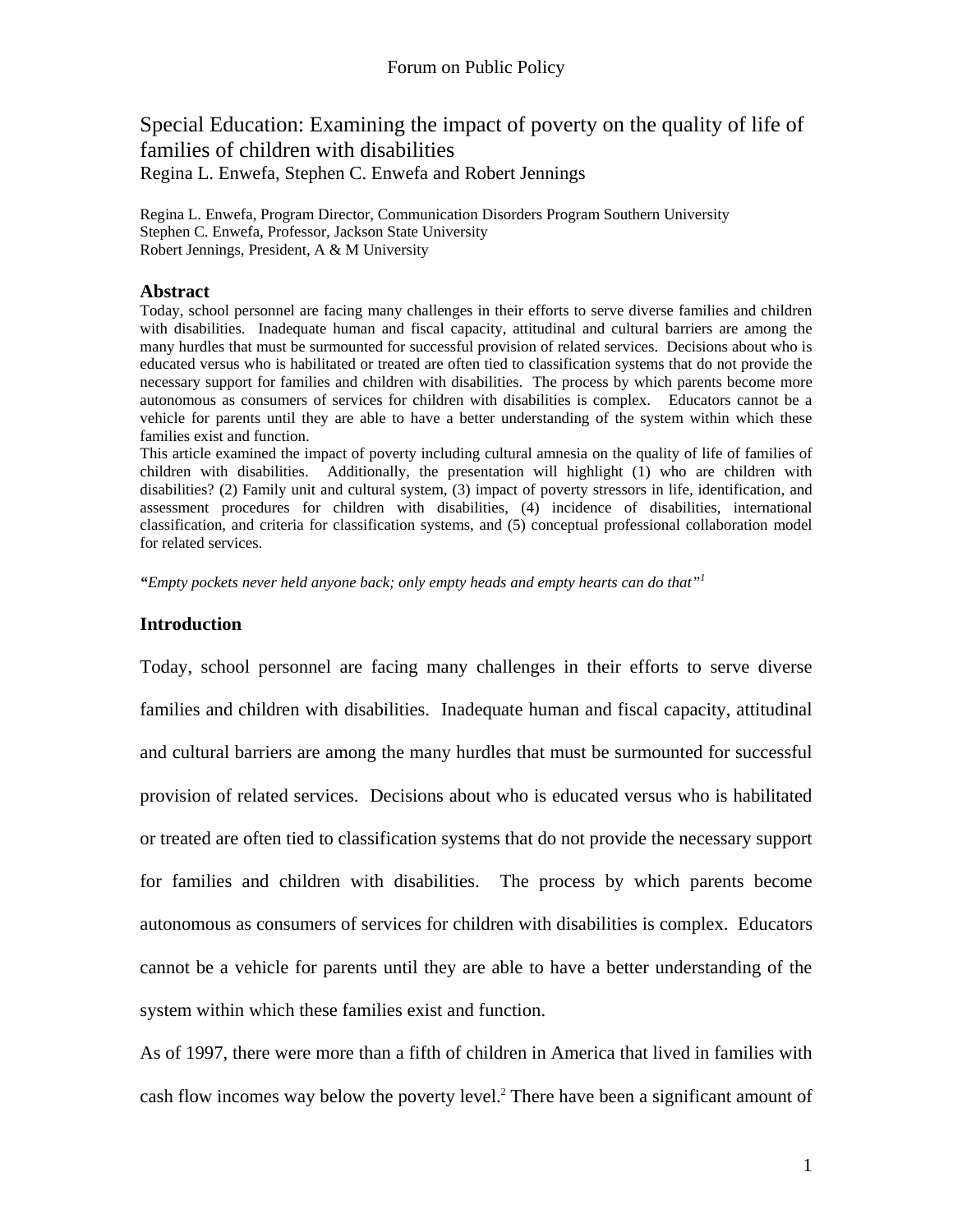current demographic studies that have found a growing relationship between poverty and risk for disability.<sup>3</sup> There has been a significant increase in the rate of childhood disability over the past fourteen years<sup>4</sup>. The impact of the home, school, and family factors (e.g., income, parent education, language background, and cultural diversity) are found in many educational systems across the country. All of these factors contribute to teacher qualifications, student achievement, and class size. It is becoming increasingly evident that poverty has a compounding impact on the educational achievement of all children, including those with disabilities. Poverty is not a secondary topic in the field of special education, service delivery, and disability policy however, it is a challenge for educational systems to obtain results of productivity, accountability, independence, equal opportunity for all and diversity. Additionally, inclusion is complicated by a variety of complex factors associated with poverty as discussed in this article.

#### **What is poverty?**

#### **Definition**

The word poverty has been defined in several ways. In the current discussion poverty is defined as follows: a family, and every individual in it, is considered poor when the family's total income is less than the income threshold set by the US Census Bureau.<sup>2</sup> In the light of the above definition we conceptualize poverty as lack of opportunity, exposure, racial inequality, and constant struggle with social problems (e.g., educational failure, teen pregnancy, single parenting, incarceration, unemployment, inadequate housing, homelessness, substance abuse, AIDS etc.) that exist all over the world. We argue that with poverty, individuals become victims of the aforementioned risk factors, and that poverty can occur at any age, regardless of race, or gender. Money is not all,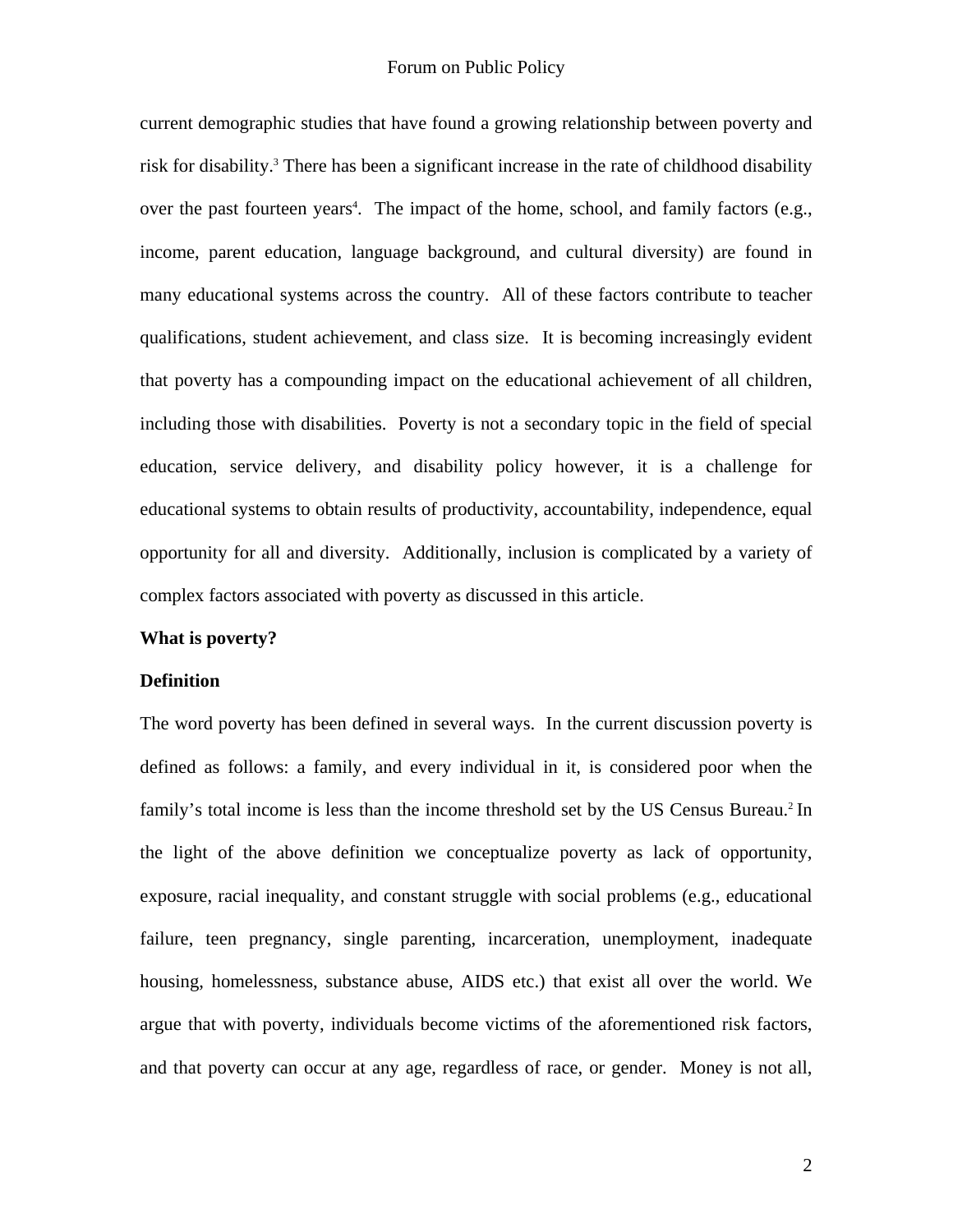money is not everything to educational success, but money can enhance the quality of life for all individuals in order to meet the demands and challenges in today's schools. In the United States, we waste time, money, and effort focusing on what we do not have instead of breaking the barriers in communities across the country for what we do have.

#### **Prevalence**

The greatest numbers of families struggling with poverty live in central cities, in rural agricultural areas and in the southeastern United States.<sup>5</sup> Nearly one in every four rural children are poor. One out of every two female-headed families with children lives in poverty compared to one in 12 headed by married couples.<sup>6</sup> In 1998, the poverty rate was 12.75; about 34.5 million Americans lived in poverty and a total of 15.1% of all American families with children were living in poverty. The poverty rate for children below the age of eighteen years old was 18.9% (13.5 million children) in 1998. Among children with disabilities aged three to twenty one years of age, in the US, 28% are living in poor families.<sup>5</sup> By contrast, among the children without disabilities, in the same age range; approximately 16% are living in poverty.<sup>3</sup> The rising numbers of children with disabilities in poverty is of special concern. Poverty is such a critical issue for children and families with disabilities. Poverty affects children and their families across the country from all types of diverse ethnic groups. Children born in conditions of poverty are at risk for developmental concerns.<sup>7,8,9</sup> Current data indicate that one in four children are born into poverty and the literature states that children who live in poverty are more likely to suffer from serious health risks and inadequate health care.<sup>10</sup> Children and families with disabilities are struggling to succeed. The real-life stressors for day to day survival place significant social, emotional, and psychological hardship on these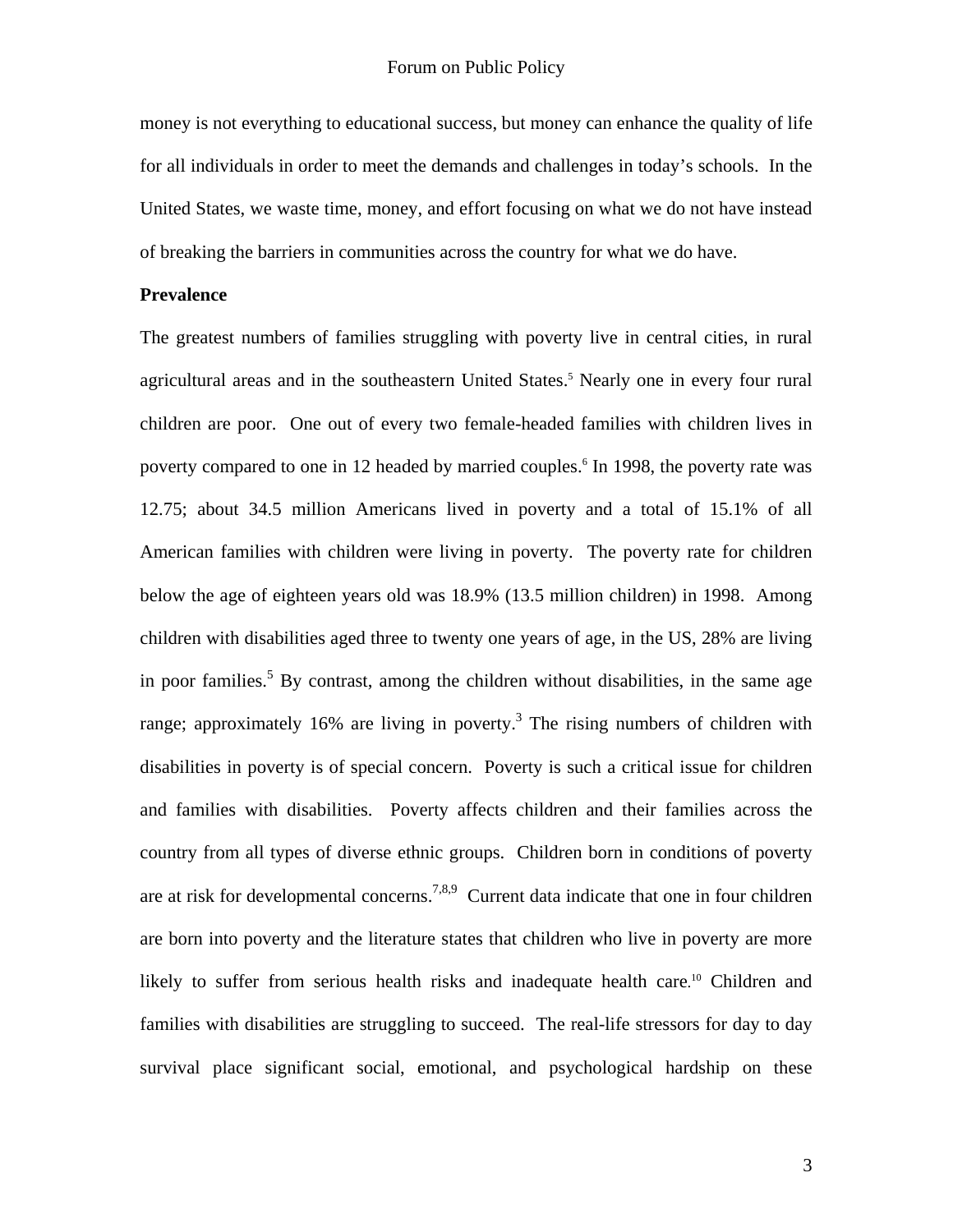families.<sup>11</sup> In 1999, 33% of births were to unmarried parents, 26% were of white births, 68% black births, 42% Hispanic births, 58% Native American births, and 5% Asian births.<sup>11</sup> This percentage is up overall from 26% in 1990. Today, due to a large increase in the number of mothers who have never been married, the number of births to divorced and unmarried women is almost the same. For every racial and ethnic group, the child who is being raised by a single mother is two to three times as likely to be raised in poverty.<sup>11</sup>

# **Real Life Stressors Associated with Poverty for Families and Children with Disabilities**

**Infant and Child Mortality Low birth weight Child Abuse and Neglect Inner City vs. Southern Poor Lack of Social Service System Poverty Entrenchment Employment Problems Lack of Education Lack of Health Care Lack of Housing Poor Nutrition Substance Abuse Drugs Mental Health Violence Alcohol Abuse**   $\checkmark$  Barriers to services (e.g., transportation) **Long Term Health Problems Inability to speak English Poverty Depression Race and Gender Single parents Teen parents Incarceration**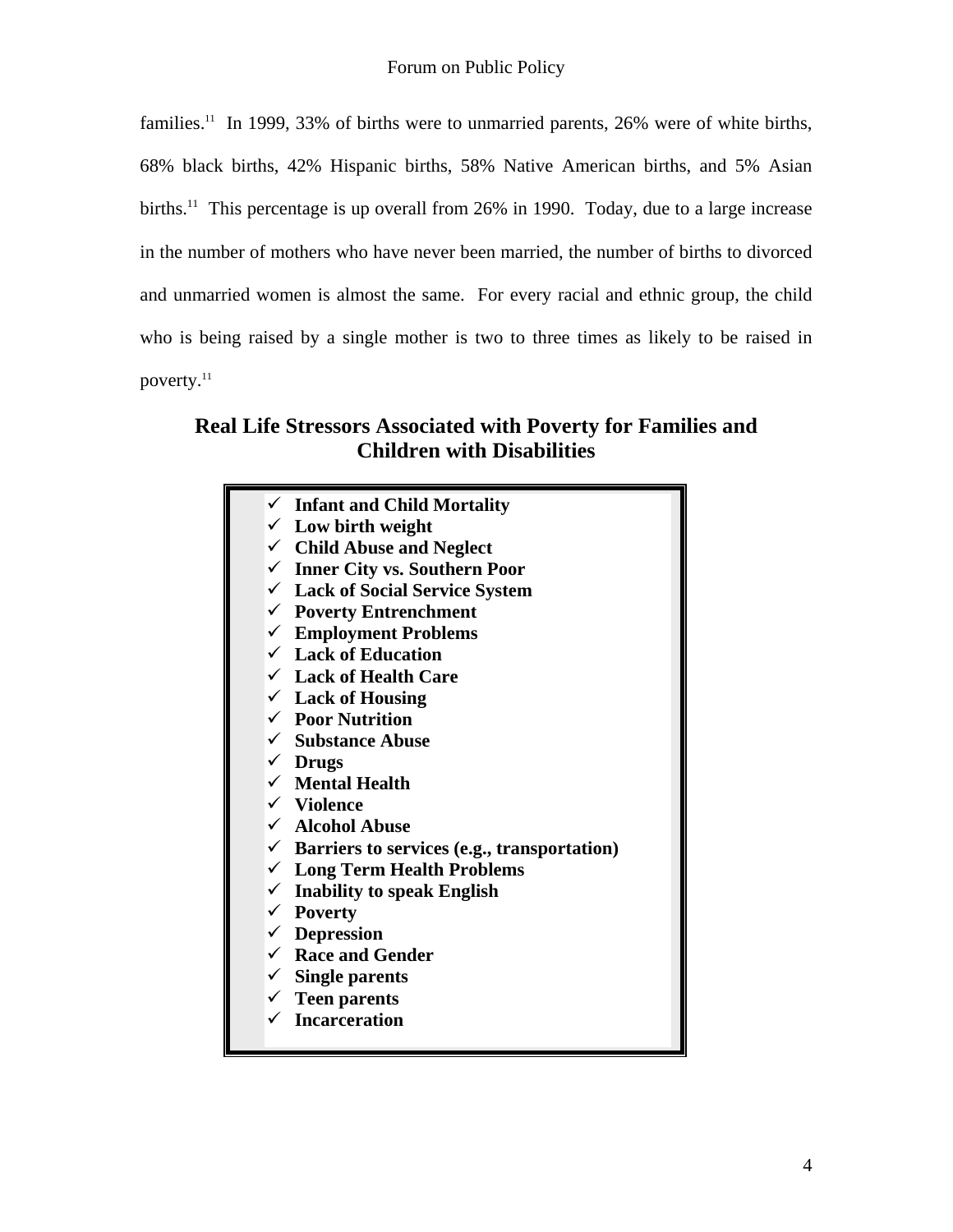Due to poverty how will families continue to thrive? All of these are some of the real life stressors that children with disabilities and their families deal with on a day to day basis. There is a growing relationship between poverty and the risk for a disability that have been researched over the past ten years.<sup>3</sup>

## **Impact of Poverty on the Quality of Life of Children with Disabilities and Families**

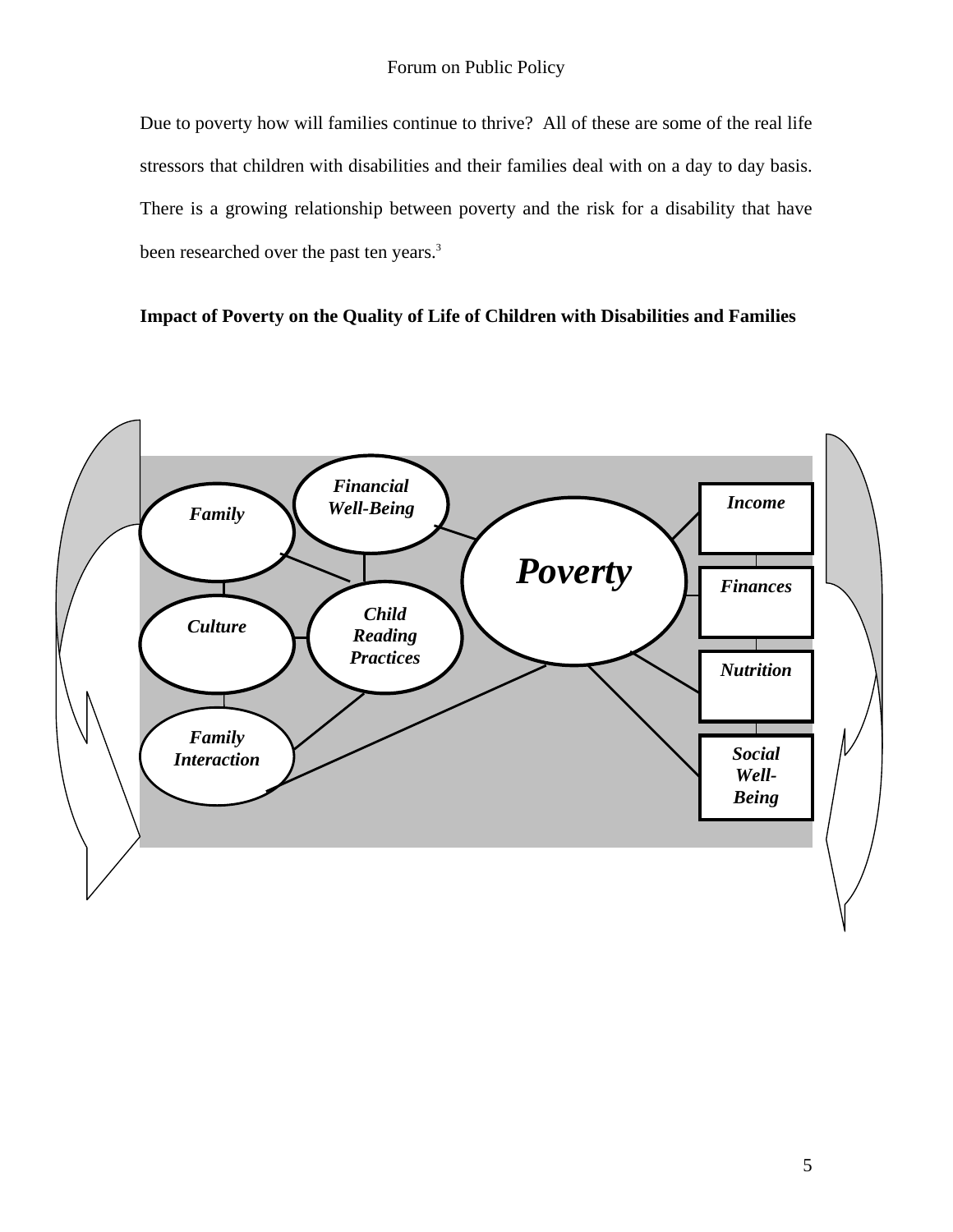About one third of our black and Hispanic children are being raised in poverty while ten percent of non-Hispanic whites live in poverty.<sup>3</sup> Alarmingly, while the largest numbers of poor children are white, the highest percentage of poor children are black and Hispanic.<sup>3</sup> Also, of the 14 million children age range birth to 18 living in poverty in 2000, 9 million were white and 5 million were black.<sup>3</sup> Four million Hispanics were living in poverty, but were included in both white and black totals. Regardless of race, the children in married couple families are much less likely to be poor (about 8 percent) while 29% of white children and 52% of black and Hispanic children who live with a single mother are likely to be poor.<sup>3</sup> The nation is truly at risk. It is important to stress that many children have been at risk of not achieving their full potential from the day of their birth, if not in utero. All of the real life stressors listed are related to poverty, and all poor children, regardless of their race and ethnicity are all at risk. What can we do as a nation? The United States is supposed to be the richest nation in per capita wealth; we had the highest discrepancy relative to youth poverty rates of any of the advanced industrial democratic states. In 2000, 16.9% of all children in the United States were poor, while only 9.7% of people over age 65 and only 11.8% of all Americans lived in poverty.<sup>3</sup> The second poorest age group in the United States in 2000, after 18 to 24 year olds at 17.3% was our youngest citizens at 16.9%. Globally, individuals with disability continue to experience low standards of living and suffer immeasurably from continuous discrimination and racial inequality. The United Nations, in an attempt to address this situation has consistently promoted the full equality of individuals with disabilities and their participation in the social, economic, and political life of their respective countries. The United Nations'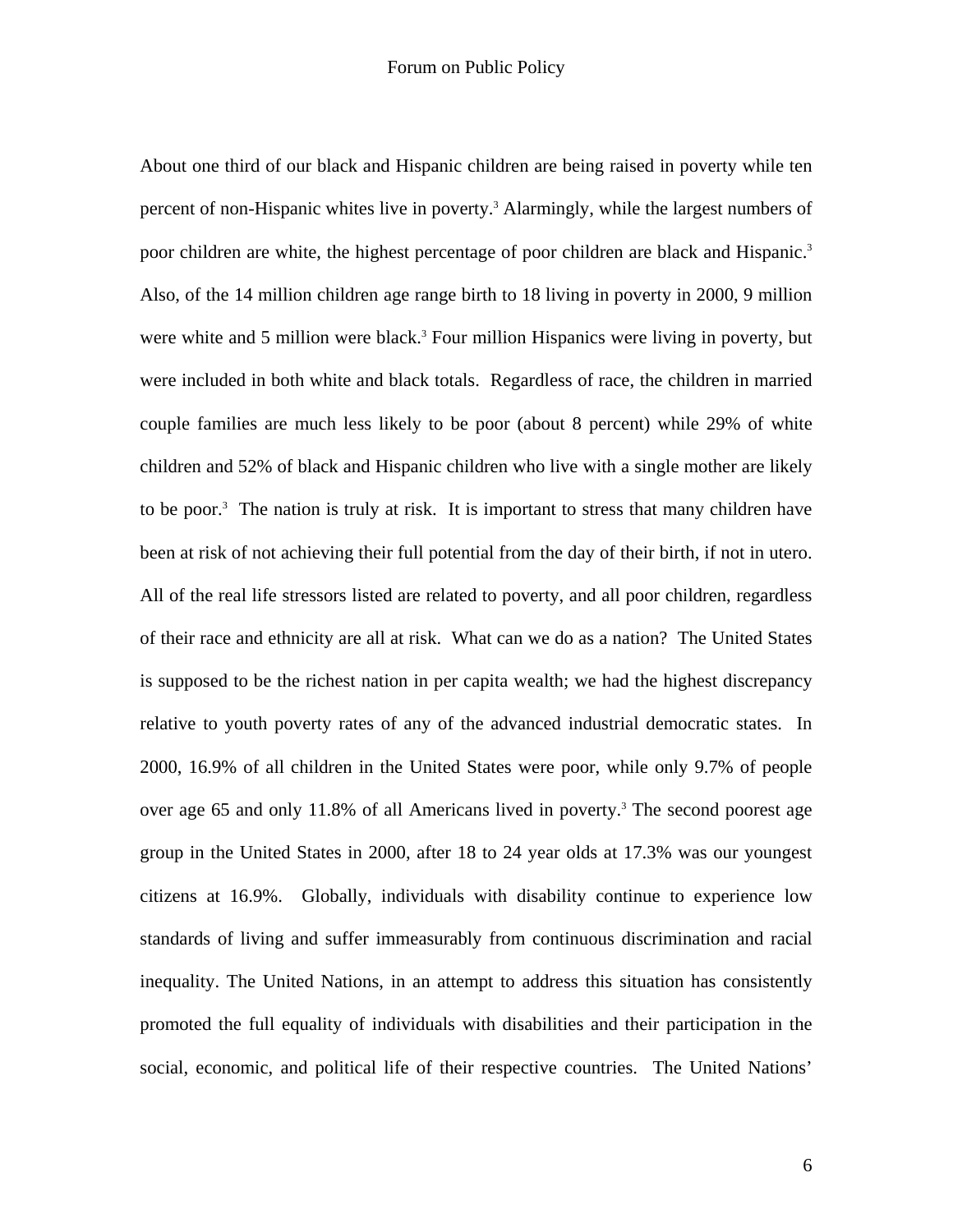apprehension on this issue is entrenched in the organization's founding principles that are based on human rights, fundamental freedoms, and the equality of all human beings. Despite the efforts of the United Nations, it is deplorable to note that about eighty percent of individuals with disabilities still live in poor countries that are less equipped to address their needs.

| <b>Country</b>                           | <b>Percentage of Children in Poverty</b> |
|------------------------------------------|------------------------------------------|
| <b>United States</b><br><b>Australia</b> | 22%<br>14%                               |
| Canada                                   | 14%                                      |
| <b>Ireland</b><br><b>Israel</b>          | 12%<br>11%                               |
| <b>United Kingdom</b>                    | 10%                                      |
| <b>Italy</b><br><b>Germany</b>           | 10%<br>7%                                |
| <b>France</b>                            | 7%                                       |
| <b>Netherlands</b><br><b>Norway</b>      | 6%<br>5%                                 |
| <b>Luxembourg</b>                        | 4%                                       |
| <b>Belgium</b>                           | 4%                                       |
| <b>Denmark</b><br><b>Switzerland</b>     | 3%<br>3%                                 |
| <b>Sweden</b>                            | 3%                                       |
| <b>Finland</b>                           | 3%                                       |

## **Percentages of Children in Poverty in 17 Developed Countries**

Poverty alone can cause low academic achievement. Poverty, along with cultural and linguistical differences, tends to lower academic achievement and result in high dropout rates. Families of children with disabilities trying to survive from day to day have difficulty planning for the future of what a good education might bring; they simply do not see academic achievement as a priority, given the necessities of their daily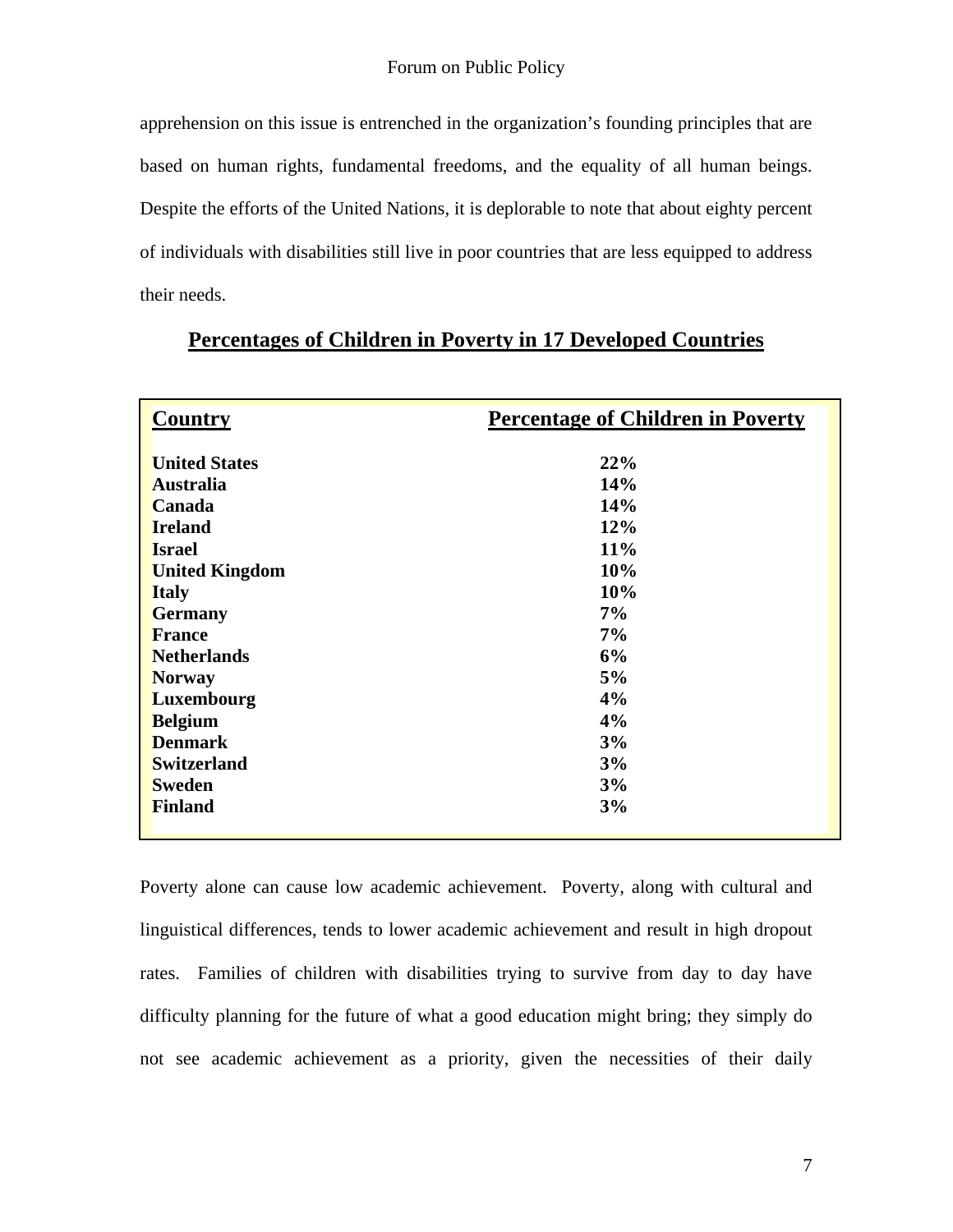existence.<sup>11</sup> To blame individuals and individual families for their poverty is unrealistic. No one wants to be poor. No parent wants their children to be hungry.

#### **Family Composition**

#### **Definition**

Over the span of over a couple of decades, the makeup of the family has shifted tremendously. Many teachers used to work primarily with students who came from traditional families. Those families were simply made up of both a mother and a father. Today, teachers deal with students who come from a variety of different types of families.



**Types of Family Compositions in Today's Society:** 

The family composition unit today has changed in many ways. We can no longer relate to family unit consisting of only a mother and a father. The family composition at the present has a large impact on the home and family factors (e.g., income, parent education, language background, culture, religious beliefs, community of residence, child rearing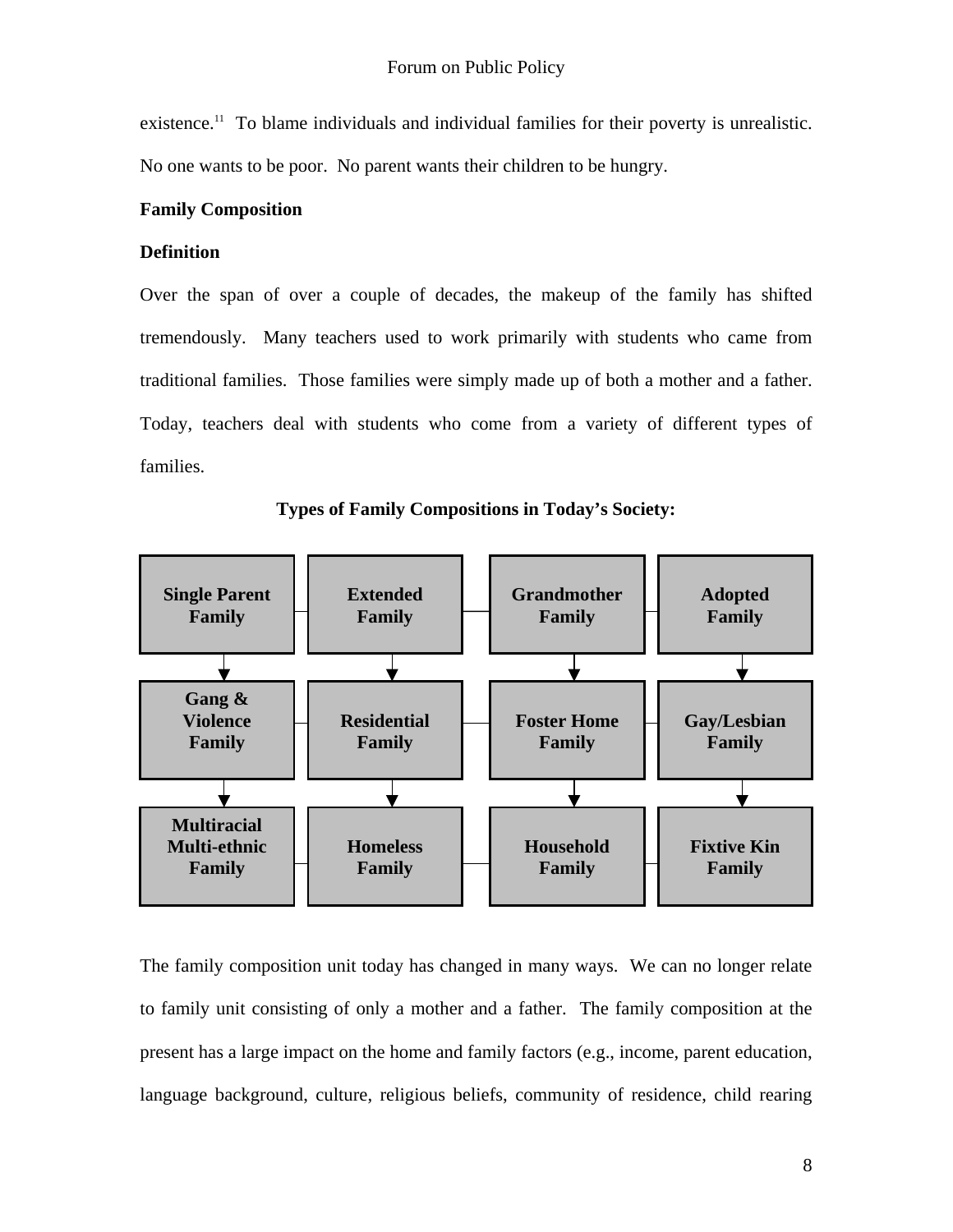practices). A family and every individual within its family composition are considered poor when the family's total income is less than the income threshold by the US Census Bureau.In general, the figure listed above defines family as anyone of those units. There continues to be a debate concerning what does a family actually entail. A single adult heading the household is considered a family.12 Various family researchers have argued the fact that there is not a single common definition of family rather there are multiple definitions for the makeup of family.<sup>13,14,15</sup> There are numerous research reports that speak to how families relate to having a child with a disability, however there is paucity of information in the research literature regarding the cultural perspectives of families.<sup>16, 17, 18</sup> Educating children from diverse family backgrounds and communities is becoming more and more common in today's schools.<sup>11</sup> The family traditions, values, social and cultural experiences are imperative considerations for teachers and various other professionals working together to improve the lives of children with disabilities.<sup>11, 19,</sup>  $20, 21$  Poverty puts an enormous restraint on the family to be able to afford a nutritionally safe and adequate diet. An insufficient diet impacts the health and well being of the entire family composition which leads to risk for respiratory, neurological, cognitive problems (e.g., cerebral palsy, visual and motor coordination problems, mental retardation, and learning disability).<sup>3</sup> Due to the family members' health and financial constraints, the family is unable to afford health services from dentists, psychologists, physicians, or prescription drugs. Therefore, this leads to a lack of access to efficient medical care and other services.

#### **What is family quality of life?**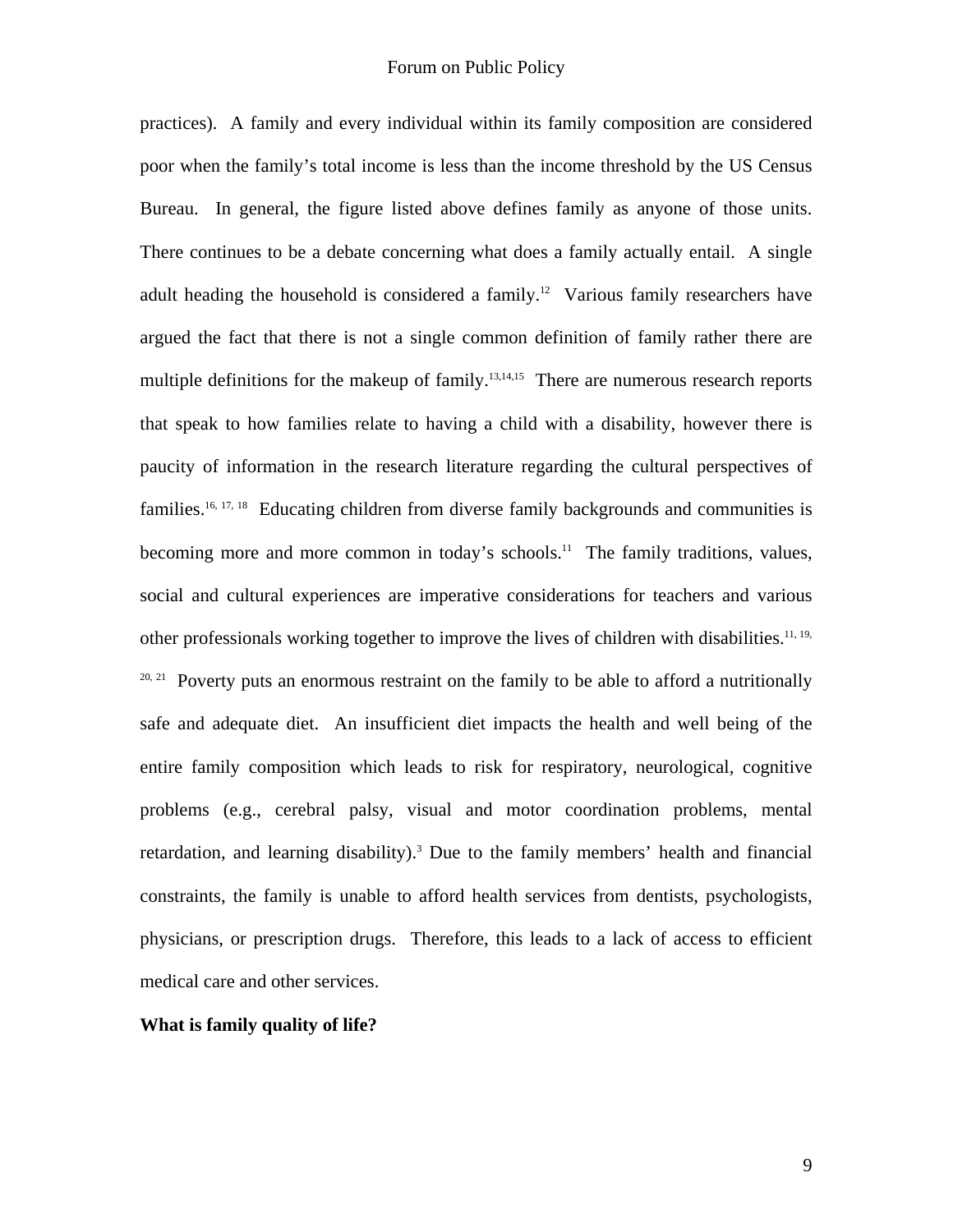For over two decades, there has been a strong emphasis on quality of life of individuals with disabilities.<sup>22, 23, 24</sup> Family quality of life can best be understood from a definition as an experience at the family level, as family members having their needs met, enjoying life and having opportunities to pursue and achieve goals that are meaningful to them.<sup>25</sup> Consistent with the emerging agreement among research teams internationally, we advance components to family quality of life:

- $\checkmark$  Family and its influence on others
- $\checkmark$  Cultural values and beliefs from one family to another passed on into one **generation to another.**
- 9 **Family quality of life changes as each family member experiences life.**

## **Impact of Poverty on Family Quality of Life**

We applied the family quality of life conceptual framework as a working model for this article.<sup>26</sup>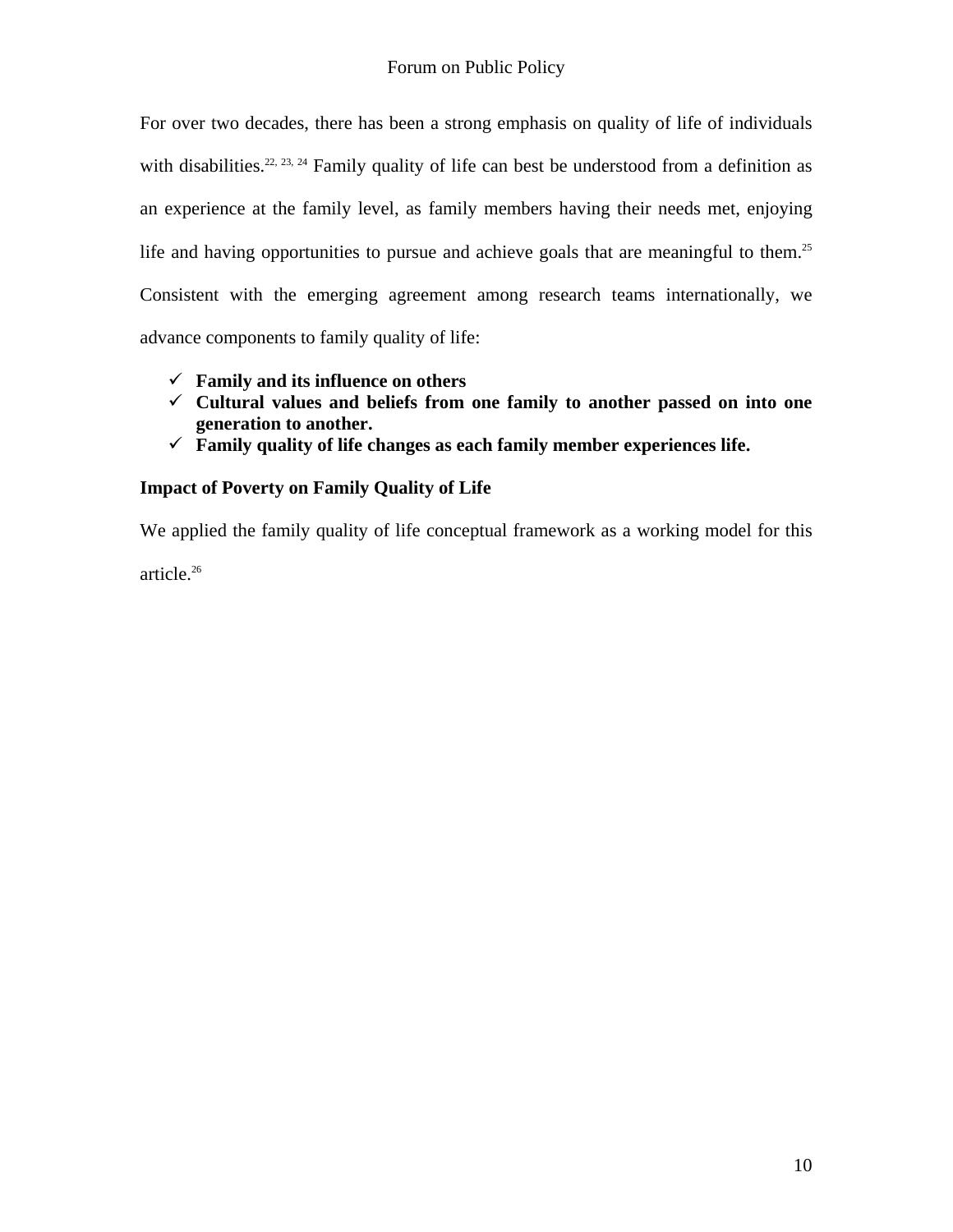

**Family Quality of Life of Families of Children with Disabilities**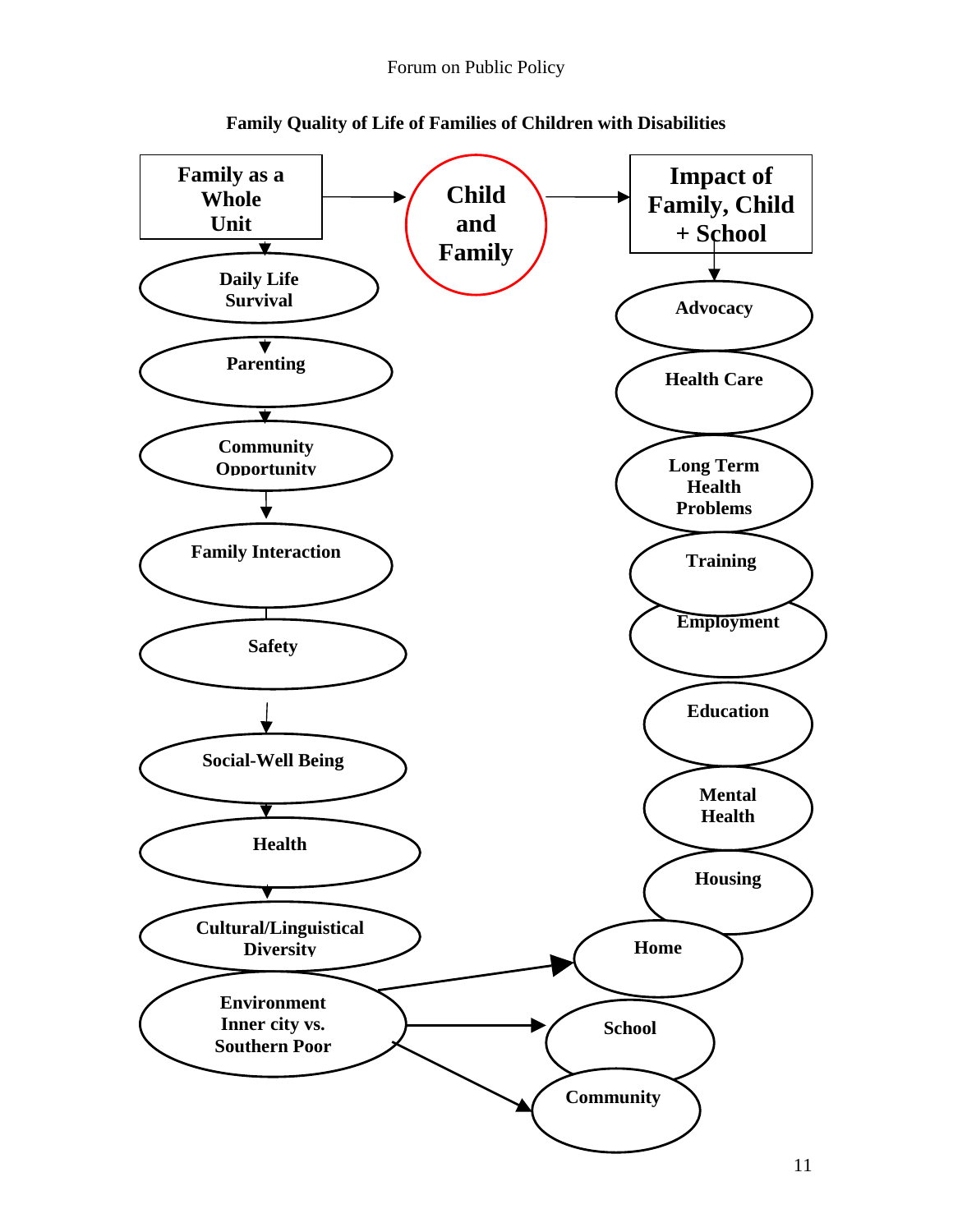#### **Advocacy**

There is a growing need for professionals to begin to advocate more for their children and families with disabilities. Families rely on professionals to open doors for their family within the communities where they reside. The saying "it takes a village to raise a child" is no longer true "it takes a world to raise a child" is what is needed in order to enhance the quality of life for children and families with disabilities. Educators need to be aware that there are many agencies and organizations that are available and willing to collaborate if one explains the need for the children and family.

#### **Impacts on Health Care**

The impacts of poverty on health related to hunger, under nutrition, underweight during pregnancy, and barriers to health care are diverse and complex. Services are frequently unavailable or difficult to access at any given time. Families of children with disabilities who are poorly educated and preoccupied with day to day survival skills are often unaware of preventive medical health measures and may overlook minor illnesses until they become a crisis. Both rural and inner-city parents have difficulty getting transportation to doctors' offices and clinics. Those who rely on buses may have to arrive far in advance of their appointment time. Physicians and their staff tend to provide second class care to poor patients (clinics have been known to schedule 25 poor patients into a single time slot). These and other factors make obtaining medical care a discouraging process. One of the major barriers to health care is the cost of that care. One third of US families living below the poverty level have no health insurance. The children of these uninsured families receive approximately forty percent less physician care and fifty percent less hospital care than do insured children.<sup>26</sup> While medical needs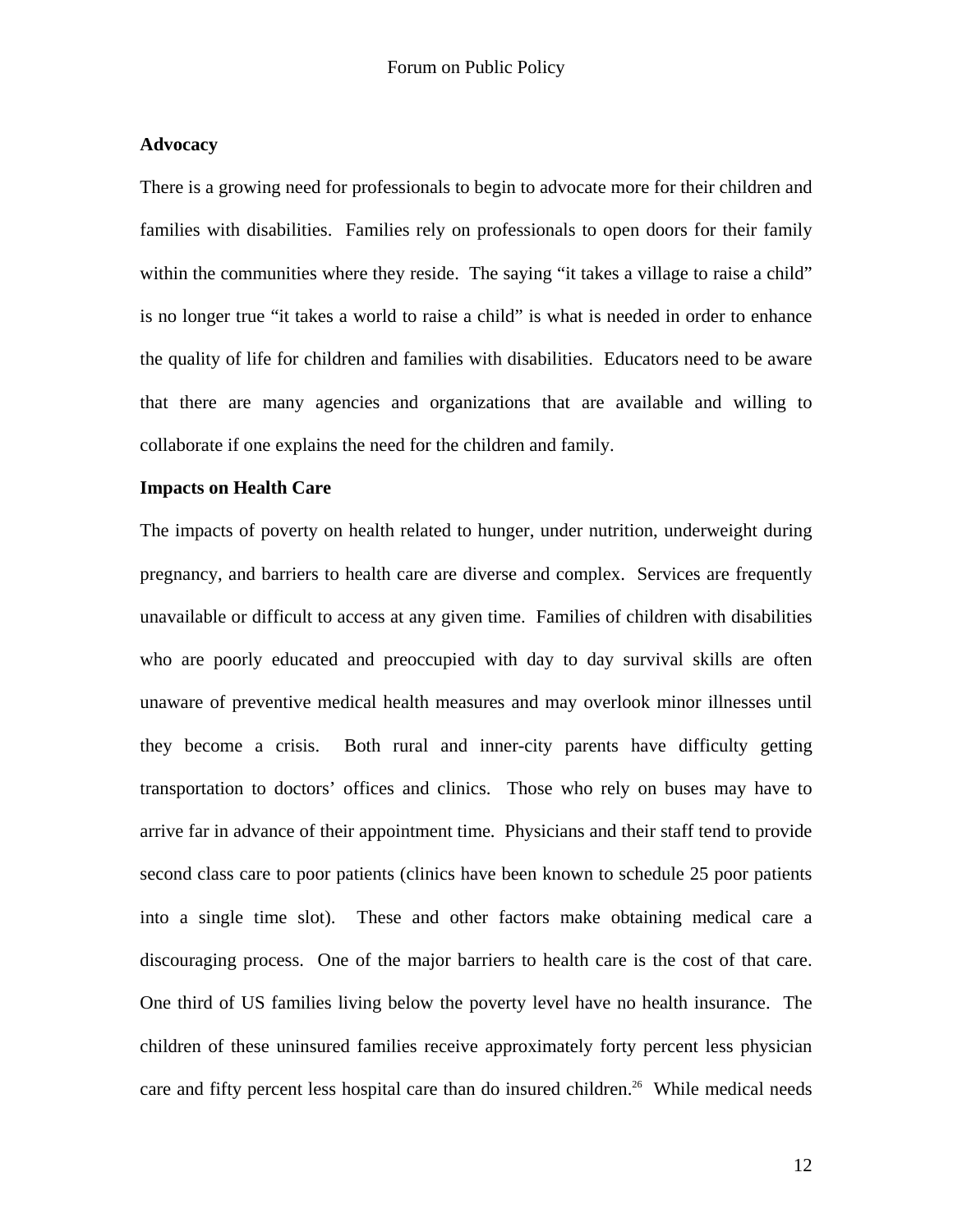for children often are more frequent due to their at risk living environments and inadequate food supplies, services are frequently unavailable or difficult to reach.

#### **Long-Term Health Problems**

 Poor individuals are susceptible to many major health problems including AIDS, diabetes, kidney failure, high blood pressure, heart disease, and stroke. Many factors including sedentary lifestyle to diet, environmental hazards, poor hygiene, substance abuse, contaminated water, and stress contribute to many of the health problems of the poor. Some of these problems could be reduced or eliminated to a certain point through understanding preventive health practices.

#### **Employment**

A major cause of poverty across the United States is the fact that there is lack of decent paying jobs that match the limited skills of many residents. Routine manufacturing industries requiring fewer skills are moving out of rural areas toward a cheaper foreign labor force, a phenomenon clearly described in the business world as outsourcing. Employment and employability opportunities for those in the southeastern regions of the United States are limited. In many instances, the difficulty that individuals face is generational. Family members for many years have seen few opportunities for better jobs and are content with a set of values focusing on the family and community rather than aspiring to move upward within mainstream society.

#### **Education**

Low levels of achievement are clearly linked to poverty. One in four high school dropouts is unemployed.<sup>2</sup> Today's youth in poverty, who need skills to match the rapidly changing directions of our society, are failing academically. More than seventy

13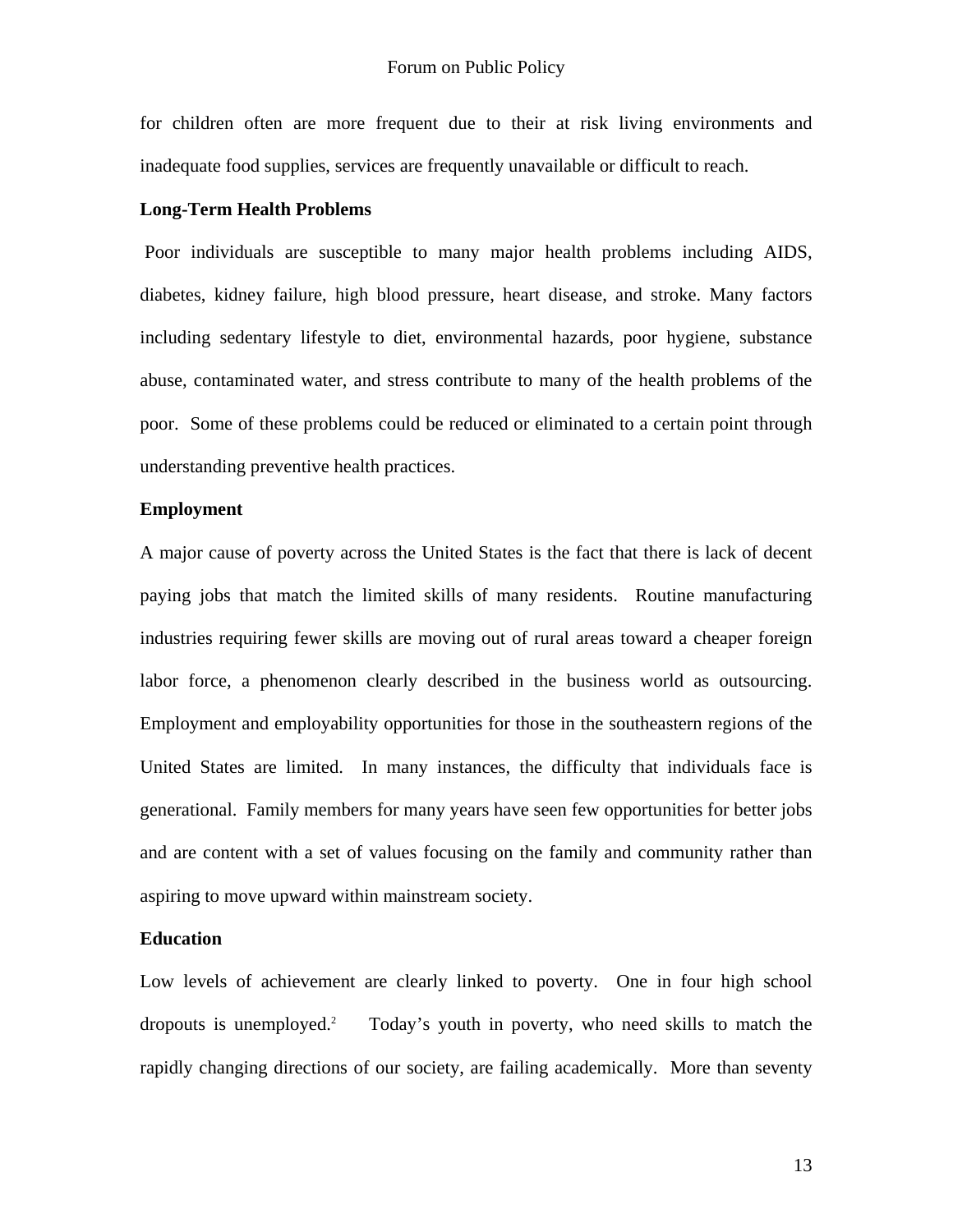five percent of poor youths have below average basic skills and almost fifty percent are in the bottom fifth of basic skills because of poor reading and math skills.<sup>2</sup> Poverty alone can cause low academic achievement. Poverty along with cultural and linguistical differences, tends to lower academic achievement and result in very high drop out rates.<sup>2</sup> Though educators try to meet the academic needs and demands of children and their families with disabilities, they too face barriers. Inadequate staffing to meet the needs of today's increasing numbers of poor children clearly affects the child's ability to perform.

#### **Training**

Many professionals lack the knowledge and competency needed to work with cultural and linguistic diverse populations. Some populations try to bestow their own values and belief systems on families which lead to stress and frustration.

#### **Mental Health**

Poor people's lives are full of stress and frustration, which can lead to depression. Depression can lead in turn to self-abuse and abuse of others. Antidepressants are commonly prescribed for poor mothers; unfortunately, these medications can make problems worse by creating dependency and diminishing the mothers control and effectiveness. For many families and their children with disabilities who need quality help from mental health experts, it is difficult and rather challenging. One of the many challenges for professionals helping the poor are where to start and how much change to hope for in terms of the family and child.

#### **Housing**

The majority of poor families are clustered in America's inner city housing developments. Increasing numbers of poor families are homeless, forced to live on the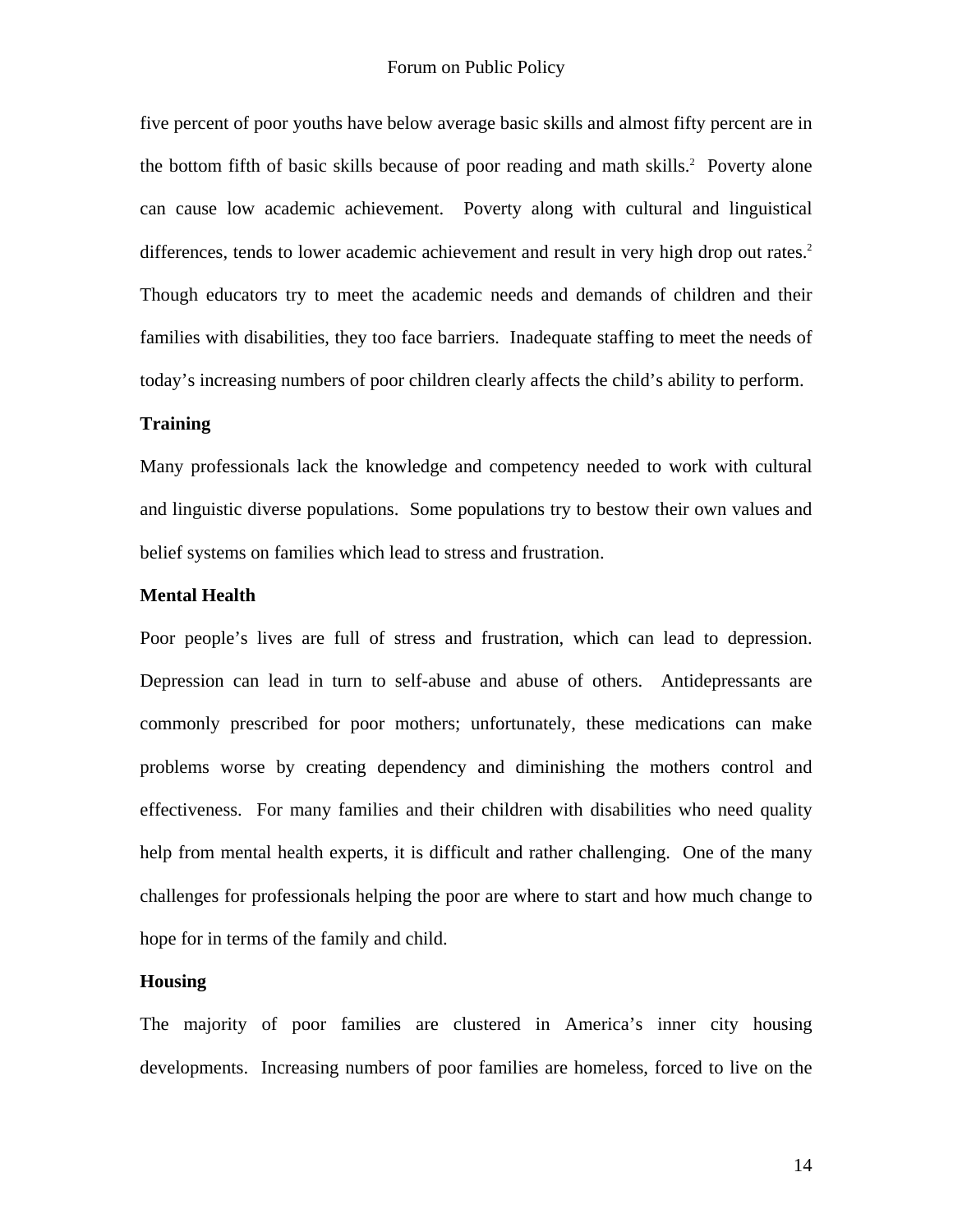streets or periodically in shelters reserved for the homeless. Those living in housing developments must often deal with a high incidence of crime; violence, drug selling, and prostitution which are quite common within these communities. Safety is another problem in these communities, children in these communities have no safe place to play outside or interact with other children. This simply creates a hazardous environment for children to live and explore. Privacy is also an issue due to families living so close in proximity. Friendships become strained as individuals know too much about each other. Too often tenants who are fearful of becoming homeless or evicted, are careful not to complain.

#### **Who are the children with disabilities?**

The children with disabilities range from a variety of inconsistent classification systems on a national and international basis. Most children with disabilities who require special education services can be classified into two groups: A.) children with defined medical conditions and syndromes including severe intellectual (cognitive), physical, and sensory disabilities. These children are identified with these disabilities at birth, during preschool years, or either onset of a disability acquired later in childhood. B.) children with socially judgmental and/or constructed disabilities. This set of children with disabilities do not have a clear defined medical characteristic and are not identified until they enter school. The World Health Organization (WHO), United States Agency for International Development (USAID), and the United Nations (UN) agree that approximately ten percent of the total population have some type of mental, physical, or sensory impairment.<sup>27</sup> Eighty percent of individuals with disabilities live in developing countries and conditions such as poverty, abuse, violence, and HIV/AIDS results in much of a

15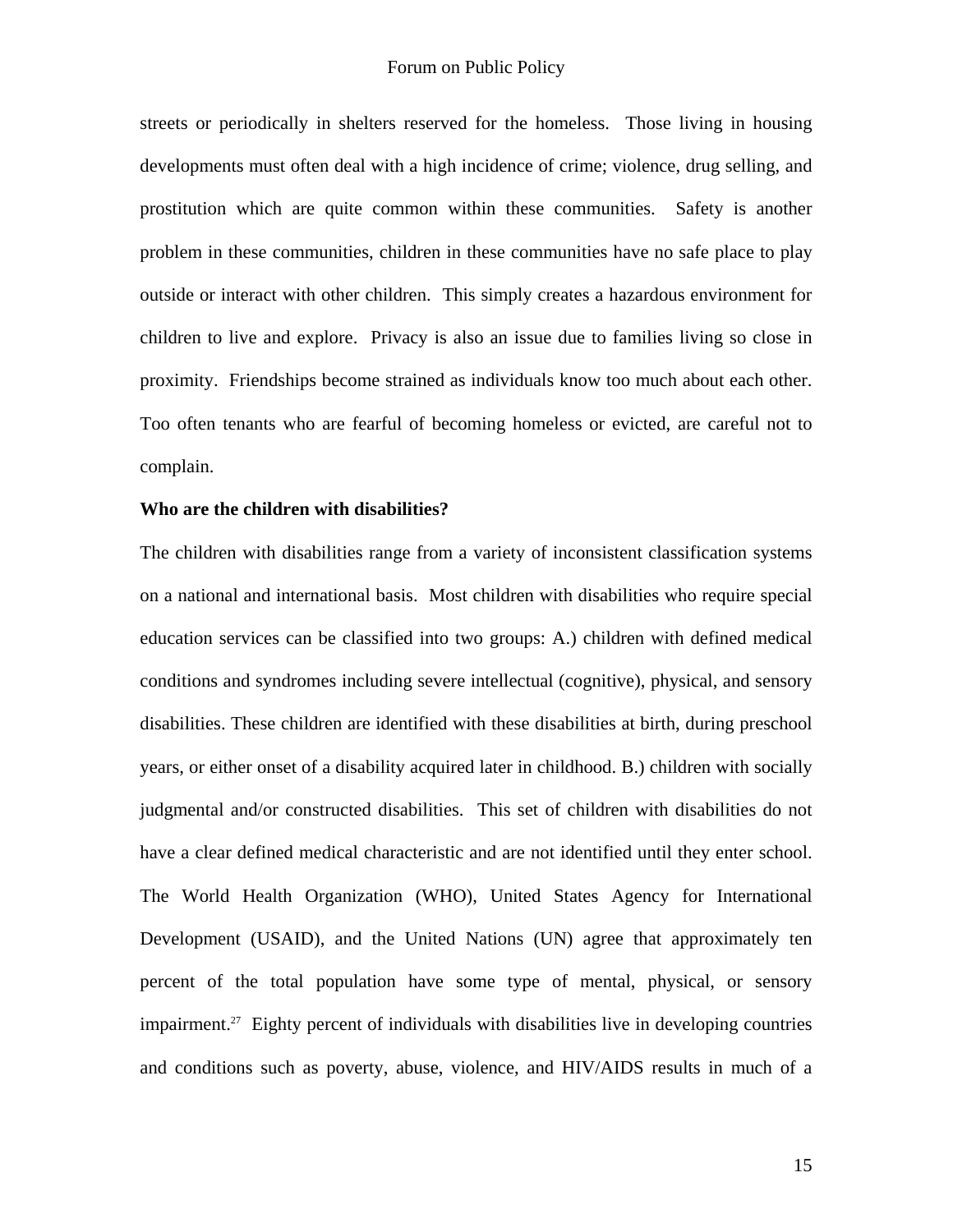higher level of persons with disabilities.<sup>27</sup> WHO indicates that the percentage of individuals with disabilities cannot be determined due to the lack of accuracy of the classification systems that determines a disability.<sup>27</sup> Currently, there is not a common definition of special education that has been adopted by any country at this time, and it is rather difficulty to develop a method that would be comparable and consistent from one country to another. The programs used to provide the educational services to the physically, emotionally, and mentally impaired vary from country to another. In 2001, WHO developed the International Classification of Functioning and Disability (ICF) tool in order to classify a disease.<sup>27</sup> The current version of ICF uses education, health, rehabilitation, policy, and statistics as a mode in relating to children with disabilities and their families. The infusion of families within the WHO classification system although missing at this time is a necessary part of the ICF component. We must improve on working within the educational communities in order to increase the awareness about children with disabilities and their families.

## **SUGGESTIONS ON INCREASING AWARENESS:**

- 9 **Advocate for policy change.**
- $\checkmark$  Reach out to families to educate them about the programs and services **available.**
- $\checkmark$  Develop and revise a reliable and consistent classification system nationally **and internationally.**
- $\checkmark$  Develop cultural learning communities for resources and support.
- $\checkmark$  Bridge the gap between the child, school, family, and community by having **neighborhood events.**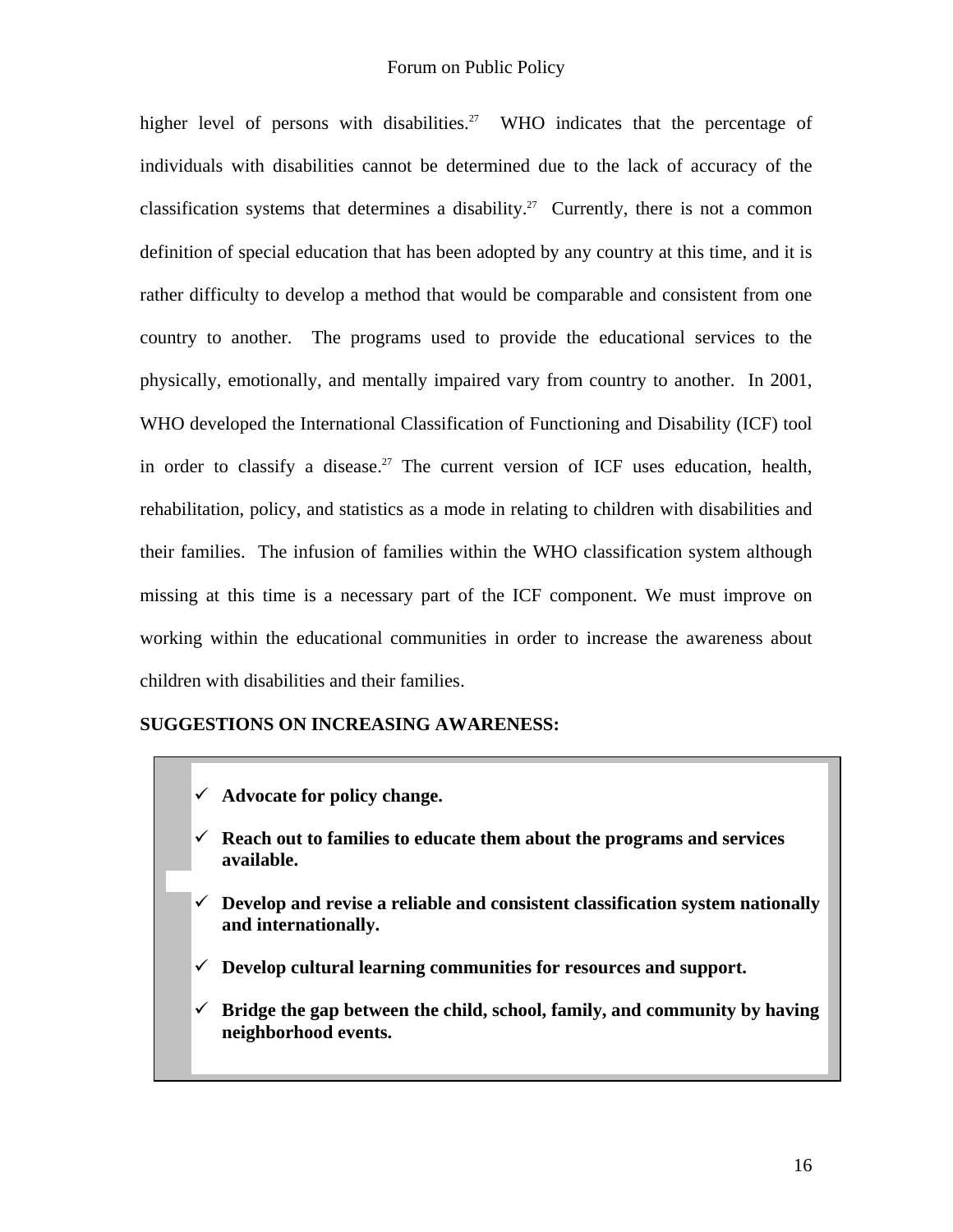There are a number of disabilities that are used in the national and. international classification system of children with disabilities. For example: learning disabled, speech and language impairment, dyslexia, cerebral palsy, mental retardation, emotional disorder, behavior disorder, autism, etc. Special education personnel have variety of tests assessment procedures, and protocols to choose from when they begin the process of evaluating a student who is suspected of having a disability. Despite this large number of tests, procedures, and protocols, there are more languages and cultures than there are tests. As our schools become diverse, the gap between available tests, procedures, and the cultures requiring assessment will only widen. Families of children who have been referred for assessment should be full partners in the process, and should participate in every step of the way.<sup>11</sup> Professionals must work toward rehabilitating the school climate in order to be receptive to the differences in which children learn. In order for the assessment process to be successful the child, school, and parent are to engage in the following practices:  $\frac{11, 26}$  1). Develop a prereferral process and intervention which would entail gathering data over a period of three to four weeks. 2). Reduce professional's reliance on standardized tests (this is problematic in many ways and standardized test scores only should not be used to qualify children as having a disability when the norms do not apply to the child. This happens in most cases when the test items are bias or beyond the child's experience. Standardized tests can be used to express the child's strengths and weaknesses. 3). Use alternative assessment methods for example, curriculum-based assessment, authentic assessment, portfolios, student's work, and interviews from teacher, parent, and community. 4). Checklists, rating scales, and most importantly observations.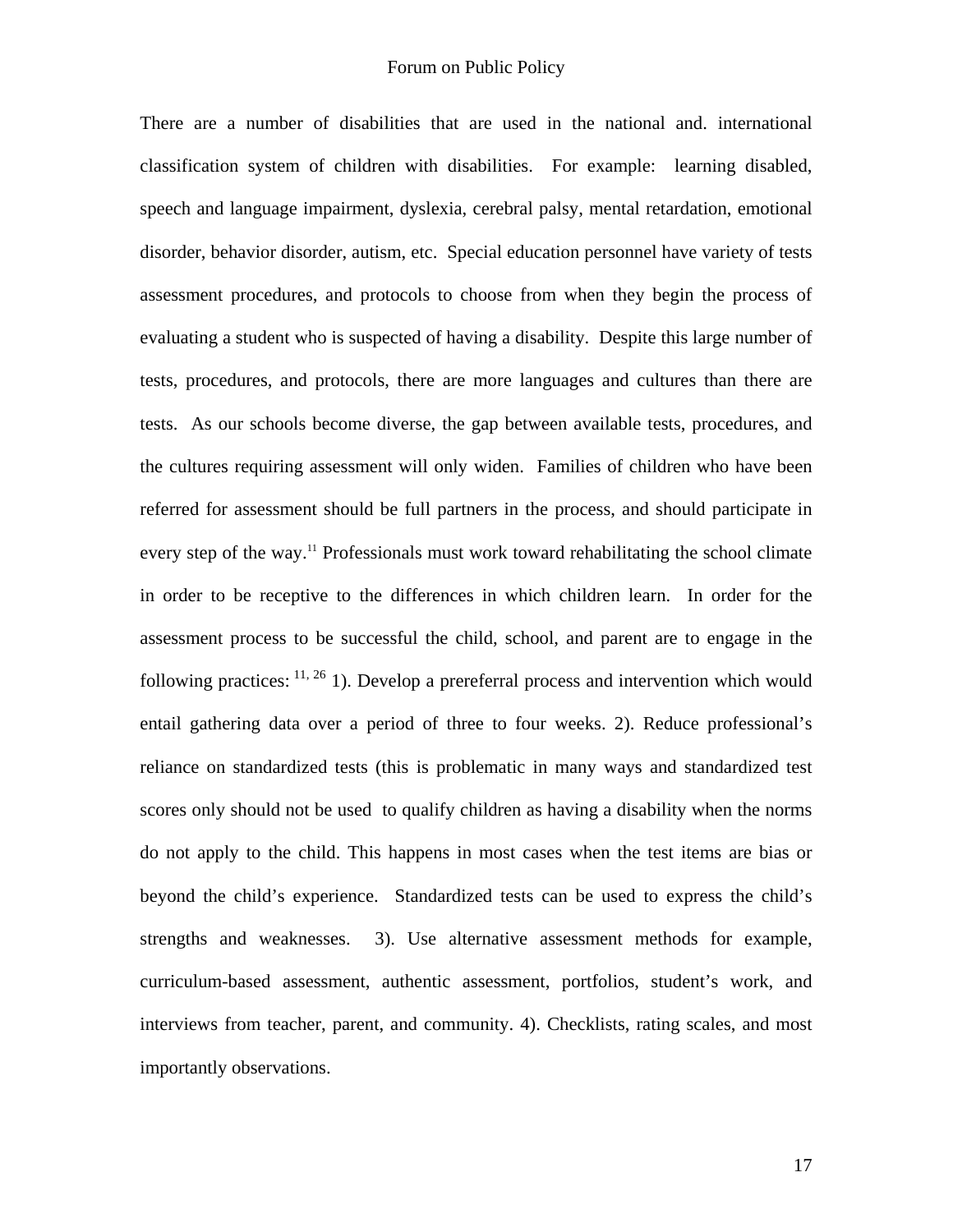## **Empowerment Community Support for Children and Families with Disabilities: The Poverty Life Model**

This model proposes to strengthen individuals and communities discouraged by barriers in life including poverty on a long term basis. It is a community development family life train; the trainer and advocate model that teaches skills to enable families to improve the quality of life in neighborhoods. This model supports and mentors families in need of family life information, encourages and empowers networking within poor communities through information sharing and group building. This model is unique because it builds and collects strengths from within the community collaboratively, rather than bringing in support from outside.

- $\checkmark$  Improve community environment
- $\checkmark$  Identify strengths within poor community
- $\checkmark$  Use those strengths to help support feelings of empowerment of families
- $\checkmark$  Offer short term services to help in a crisis situation rather than **dependence on "the system.**
- $\checkmark$  Encourage individuals to take care of their own problems through **learning information and community support.**
- 9 **Create environments that build upon strengths and create linkages between the poverty community and mainstream society.**
- $\checkmark$  Bridge the gap between the school and community by having communities **adopt schools and families.**
- $\checkmark$  Help for all as it all is for help attitude in order to improve quality of life.
- $\checkmark$  Leave a road map for community and family success.

### **Conceptual professional collaboration model for related services**

Global policymakers are working relentlessly in an attempt to determine ways to restructure education with significant focus on educational services for children with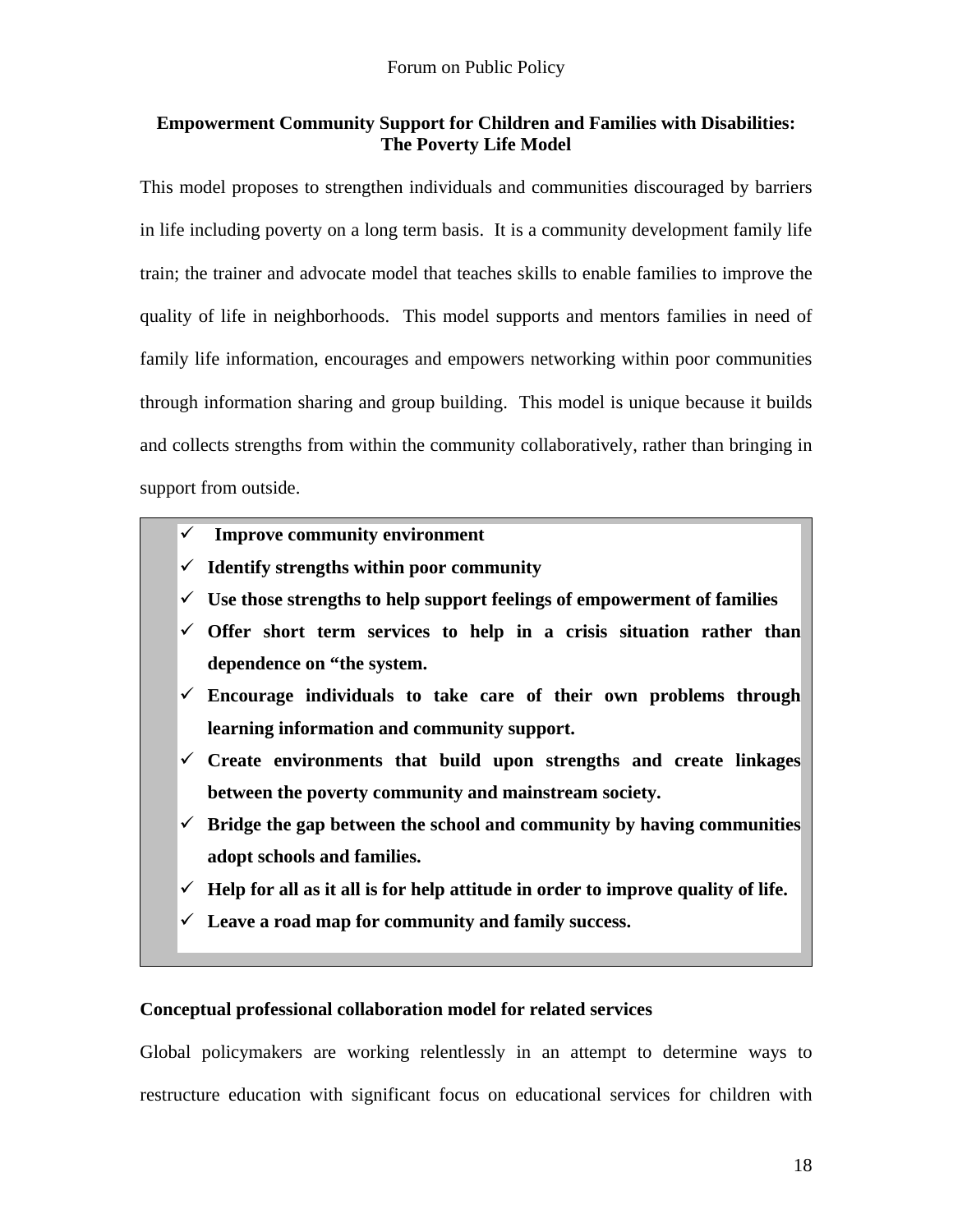disabilities.11 Amongst the major issues in a collaborative model of service delivery for children with disabilities are professional identity, function, intervention targets, assessment instruments, evaluation of effectiveness, and proven conceptual professional collaboration model. Although all the above issues are very relevant to the discussion of the impact of poverty on quality of life families of children with disabilities, the current focus of interest is conceptual professional collaboration model. Collaboration occurs between individuals as well as between groups of individuals, disciplines, and professionals from various disciplines.<sup>11</sup> This can be conceptualized as teamwork. Teamwork requires nothing less than a paradigm shift in mental models and adopting a team model in which each professional is assigned a role and responsibility.<sup>28</sup> Also, a team is defined as a group of people whose purpose and function stem from a common philosophy and shared goals.29 Team service delivery models can range from pull-out to integrated service delivery.30 Knowledge about the ways in which integrated programs can meet the needs of families, parents, and children with disabilities for high quality service delivery models has grown significantly.<sup>11</sup> The active involvement of families, parents, para-professionals, administrators, regular, and special educators is now viewed as critical in developing successful integrated programs for children with disabilities. Although the number of professionals on a team varies according to the individual child needs and type of disability, families and parents must always be a member of the team. Always, it is easy to think about professional collaboration model for service delivery within the boundaries of individuals' own discipline. We have been conditioned to think this way largely as a result of how academic programs are structured with little or no preparation on the value and spirit of teamwork, how the work of other disciplines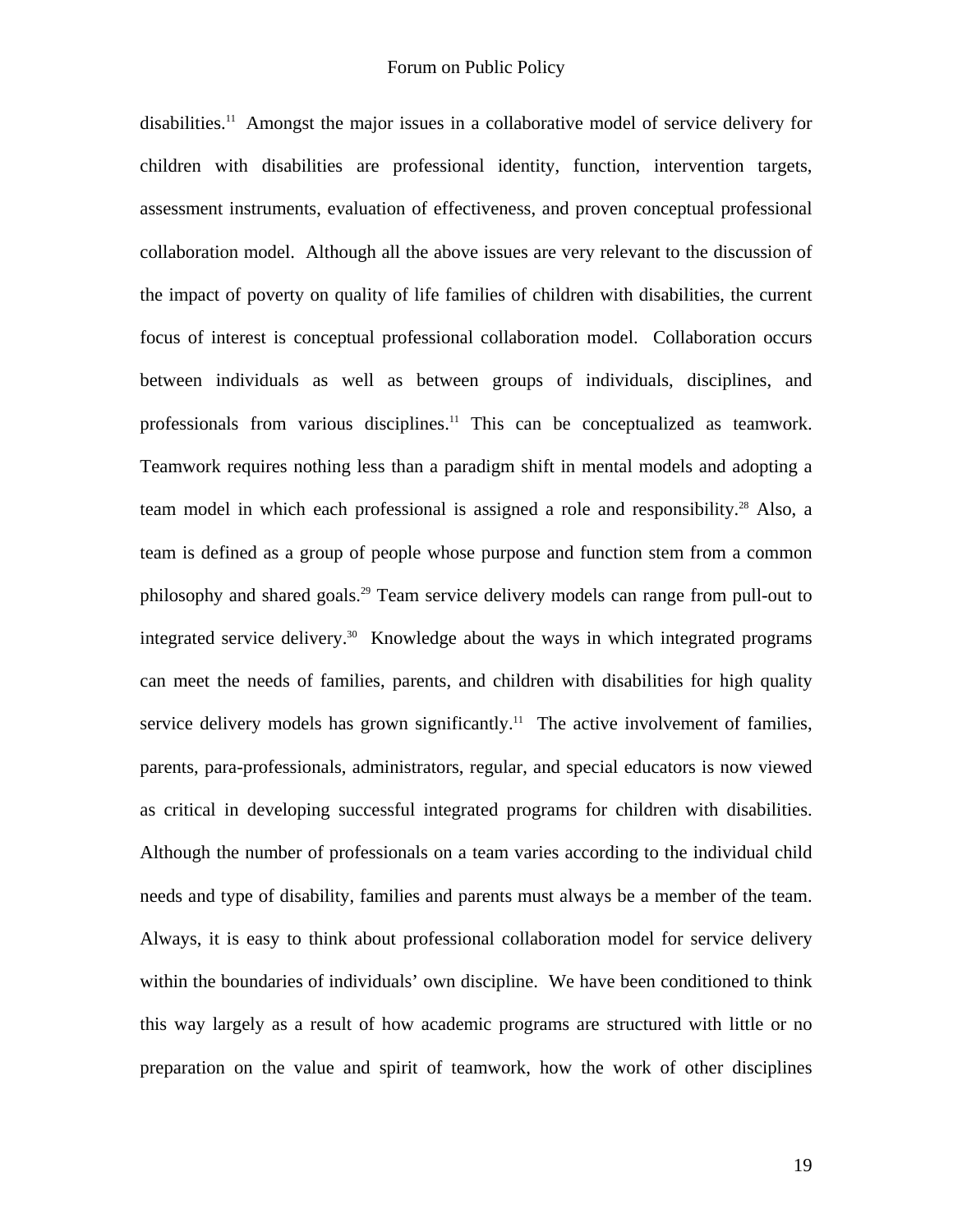intersects with ours, and integrated service delivery models (for example, interdisciplinary approach) towards service delivery. As a result we continue to witness many academic training programs at the undergraduate and graduate levels continue to neglect preparation of students on team formation and effective team collaboration strategies. Pertinent questions professionals in a collaborative team should be asking are: could the involvement of several professionals improve the quality of life of families and children with disabilities? Are there benefits to families and children with disabilities of several professionals being a member of the collaboration model? Can an individual professional's service be enhanced by the participation of several professionals? Are there ways of working together that are in the best interest of families and children with disabilities? Perhaps the answers to the above questions are relatively positive. Therefore, as professionals we should welcome, rather than discourage the interest of other professionals in a collaborative model of service delivery. Indeed, as a result of collaboration, we can be assured of greater carryover, greater implementation of service delivery models throughout routine daily care provision, service is continuous rather than periodic, than high quality of services guaranteed, and better outcomes expected. It is important for professionals to make the paradigm shift, a mental shift, comma required in order for teaming to be successful. Nevertheless, it is also a given for this kind of collaborative models to be against the organizational structure or management approach that encourages and rewards unhealthy competition between departments and professionals. Inherent in such organizations is the growth in unfounded fears, the ear of being replaced, the ear of losing autonomy, the fear of loosing recognition, and more importantly, the fear of failure. These fears create barriers which are not only difficult to

20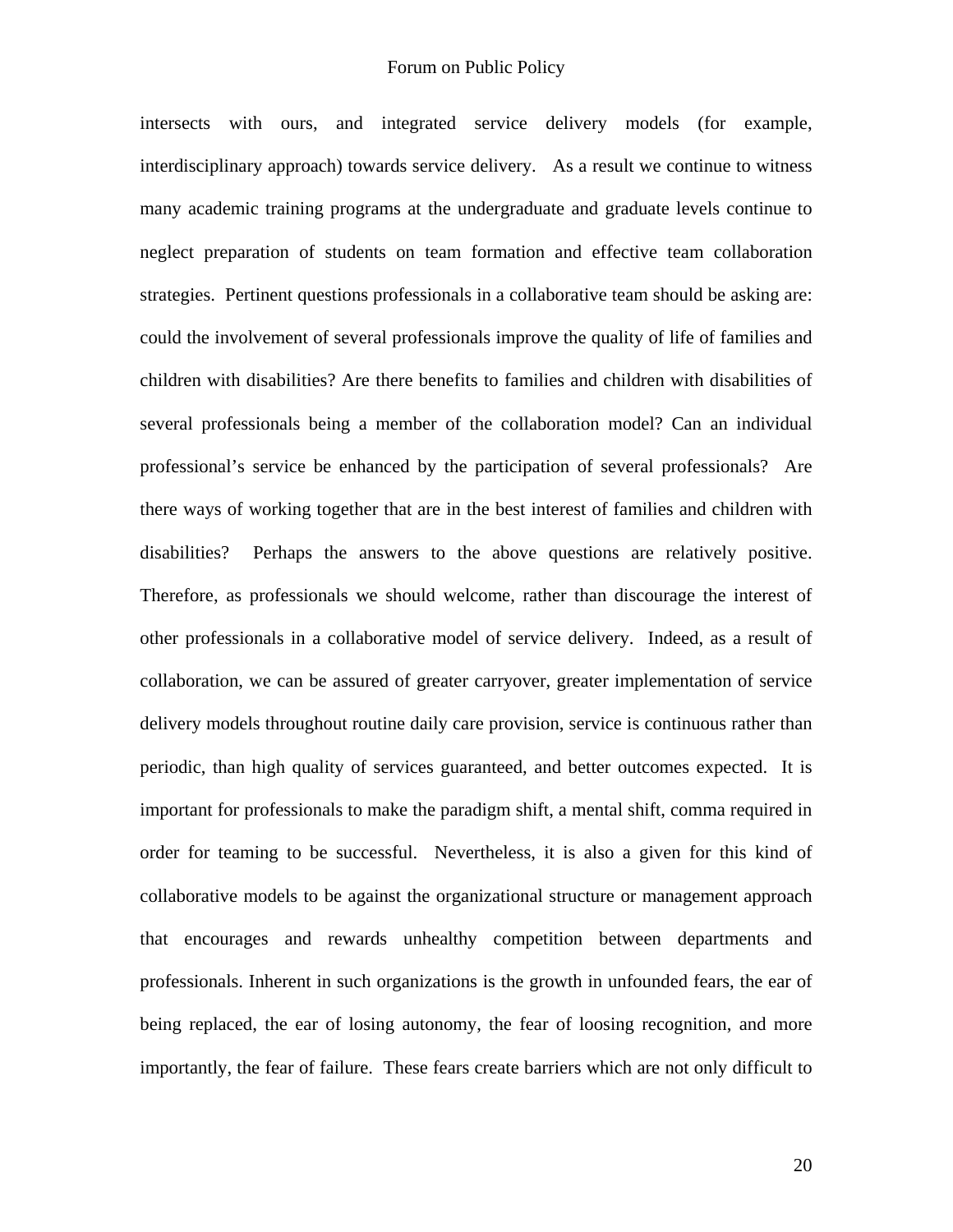overcome but impact the life of families of children with disabilities negatively. A systematic effort to conquer these fears by professionals should begin with awareness. Many proponents believe that teamwork is endemic to systems in which all employees are working for a common good, have a common aim, and work together to achieve that aim.

Three professional collaborative team approaches are essential to successful service delivery to families of children with disabilities. These are multidisciplinary, interdisciplinary, and transdisciplinary team approaches. The suitability of an approach to families of children with disabilities revolves around the families' current needs and values. The multidisciplinary collaborative team approach to service delivery means that professionals from several disciplines are involved in the provision of service. The team approach is disciplined-oriented with each team member responsible for only service activities related to their discipline. Each discipline formulates separate goals that limit knowledge base and skills to a particular discipline. Thus, in rehabilitation or school setting, a child with disabilities might receive services from a physician, physical therapist, occupational therapist, speech language pathologists, nurse, regular and special educator, but there is no systematic effort to form these individual services into a cohesive plan. Communication across disciplines is often lacking and service recipients are left feeling overwhelmed by multiple services, sensing lack of communication that translates to poor quality of services. The major disadvantage of the multidisciplinary team collaboration model is that it addresses each individual disability separately, while tending to loose sight of how all the disabilities involved affect both families and children with disabilities. This approach can be visualized as a wheel with the families and

21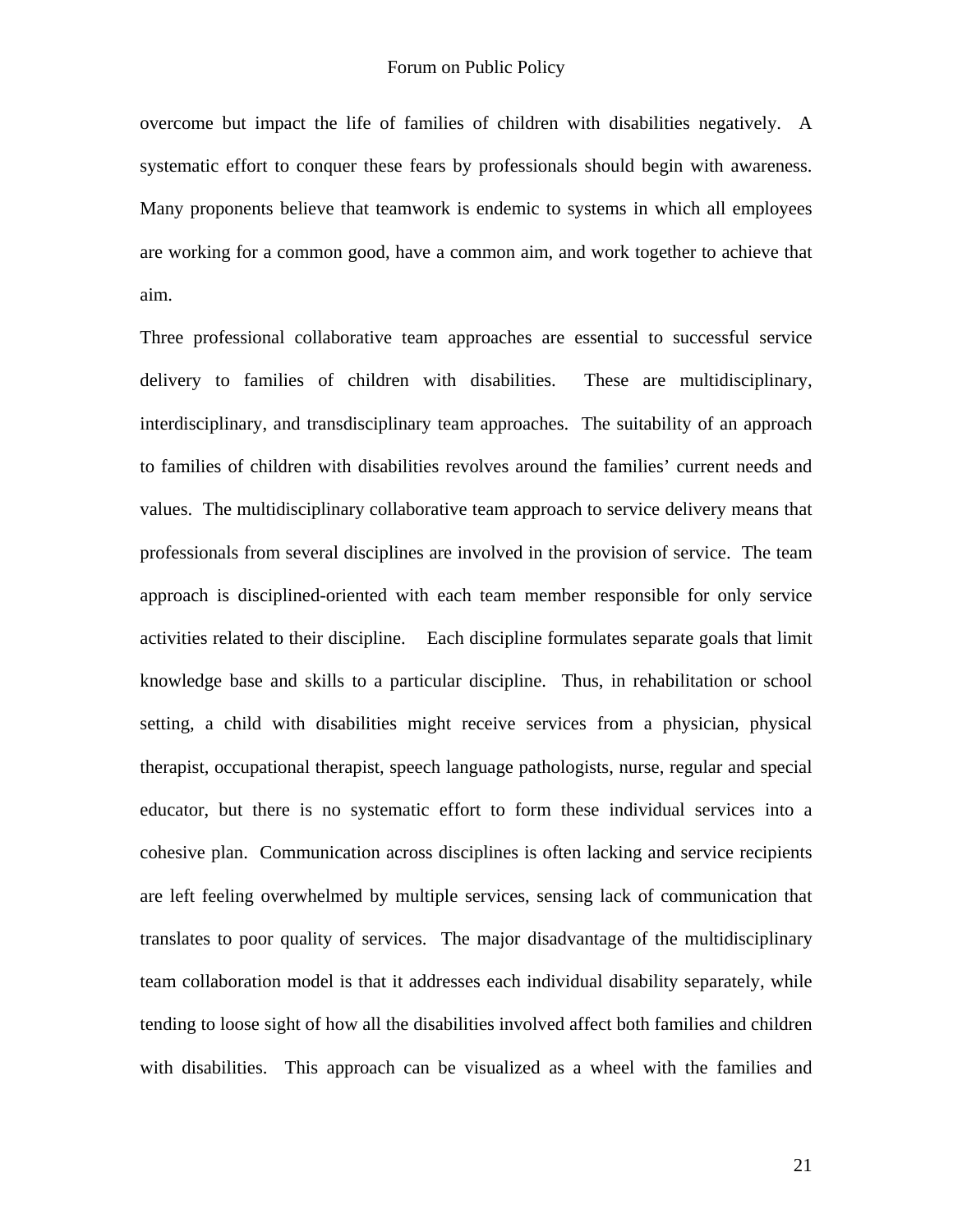children with disabilities at the center, the spokes representing the various disciplines but without any kind of collaboration and communication. The team approach originated as multidisciplinary and it is slowly evolving into an interdisciplinary model.<sup>29</sup>



**Multidisciplinary Collaborative Team Approach (MCTA)** 

The interdisciplinary collaborative team approach involves professionals from several disciplines; however their collective activities are planned and performed to achieve a common goal because of the added responsibility called group effort. Each professional addresses the integrated plan of service; for example, if the plan includes work on language retraining, the speech language pathologist may coordinate this aspect of the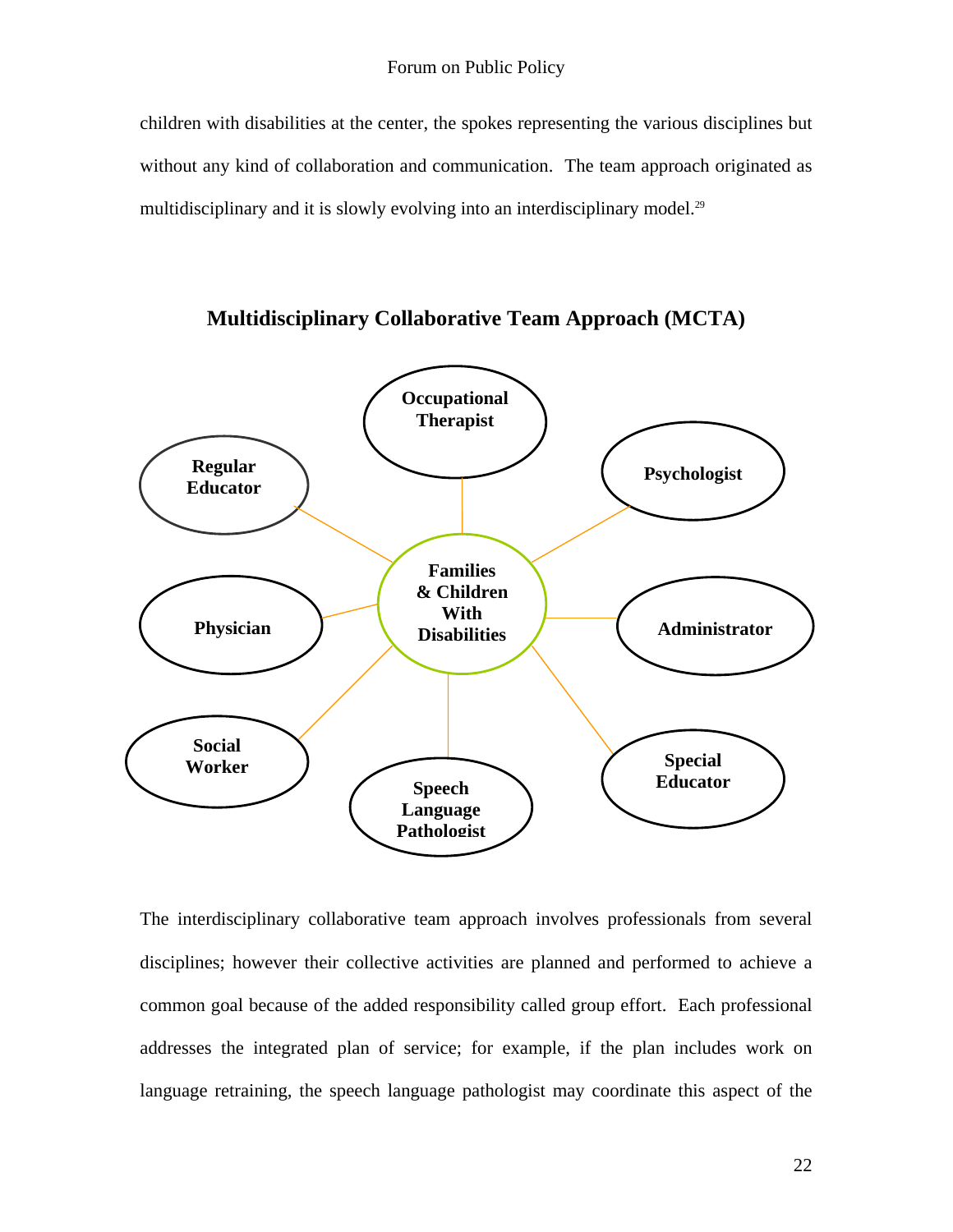service delivery, nursing staff may carry out the plan on medical service, and the prescribed technique will be used during occupational therapy and physical therapy services. The sharing of therapeutic approach is encouraged by this technique. The goal of this technique is to increase participation of families, increase learning and performance trials, that results in less chance for service recipient to forget or loose important skills, and to a greater extent firmly instilling and generalizing target behaviors. The interdisciplinary approach can be visualized as a wheel with both the families and children with disabilities at the center, the spokes representing the various professionals joined by a rim of collaboration and communication. Families and children with disabilities are considered members of the team.



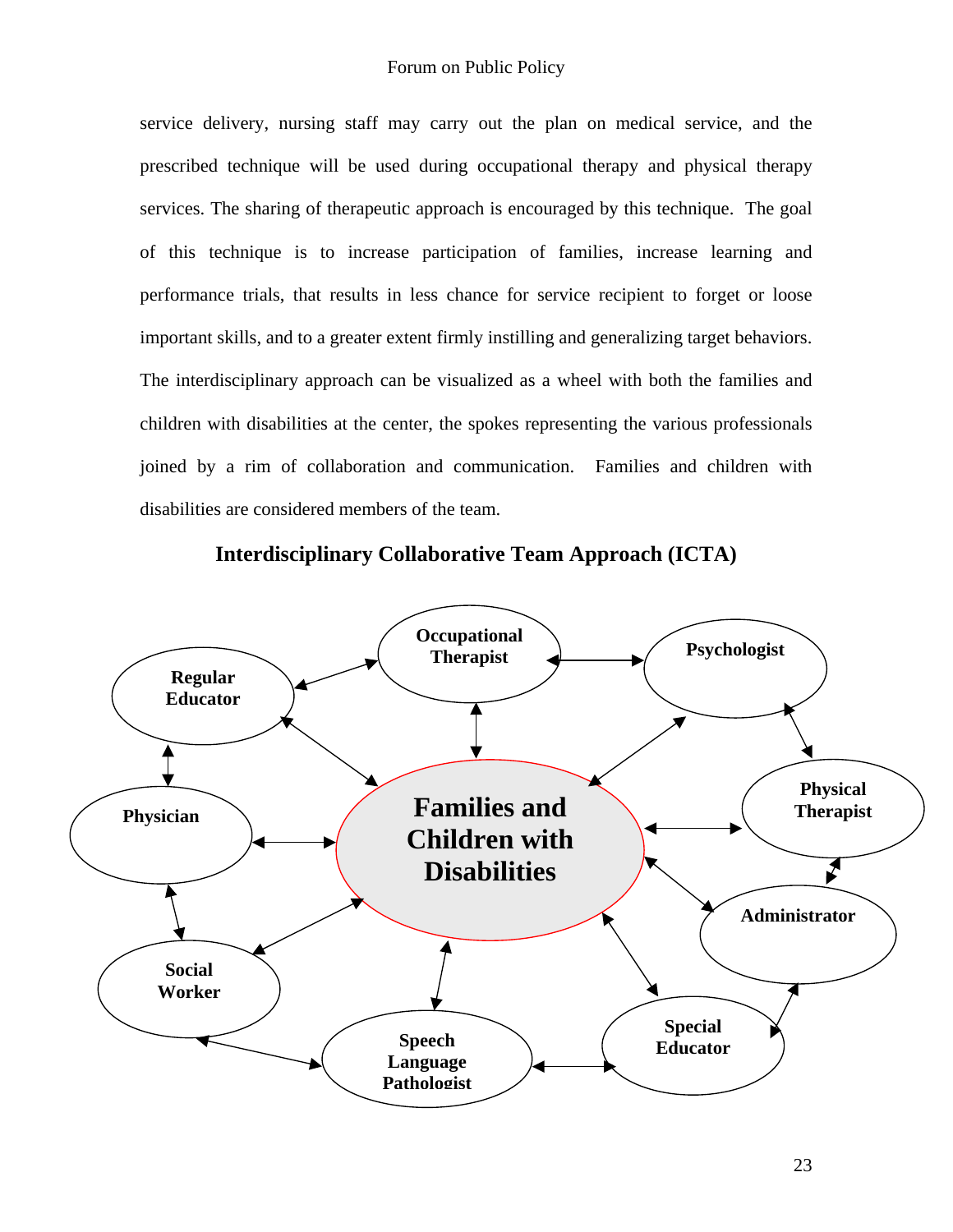The transdisciplinary collaborative team approach assumes that no one professional or individual has adequate knowledge base or sufficient expertise to execute all service delivery functions (assessment, planning, and interventions) related services. There are many variations of the trandisciplinary collaborative approach. Trandisciplinary service delivery model is conceptualized to produce the highest level of integrated service; members carry forward the group effort by reinforcing and teaching across discipline lines when and where that reinforcement is appropriate and timely for the needs of the service recipient. $31$  The concept of co-service provider, co-teaching, and co-treatment comes from this interpretation.31

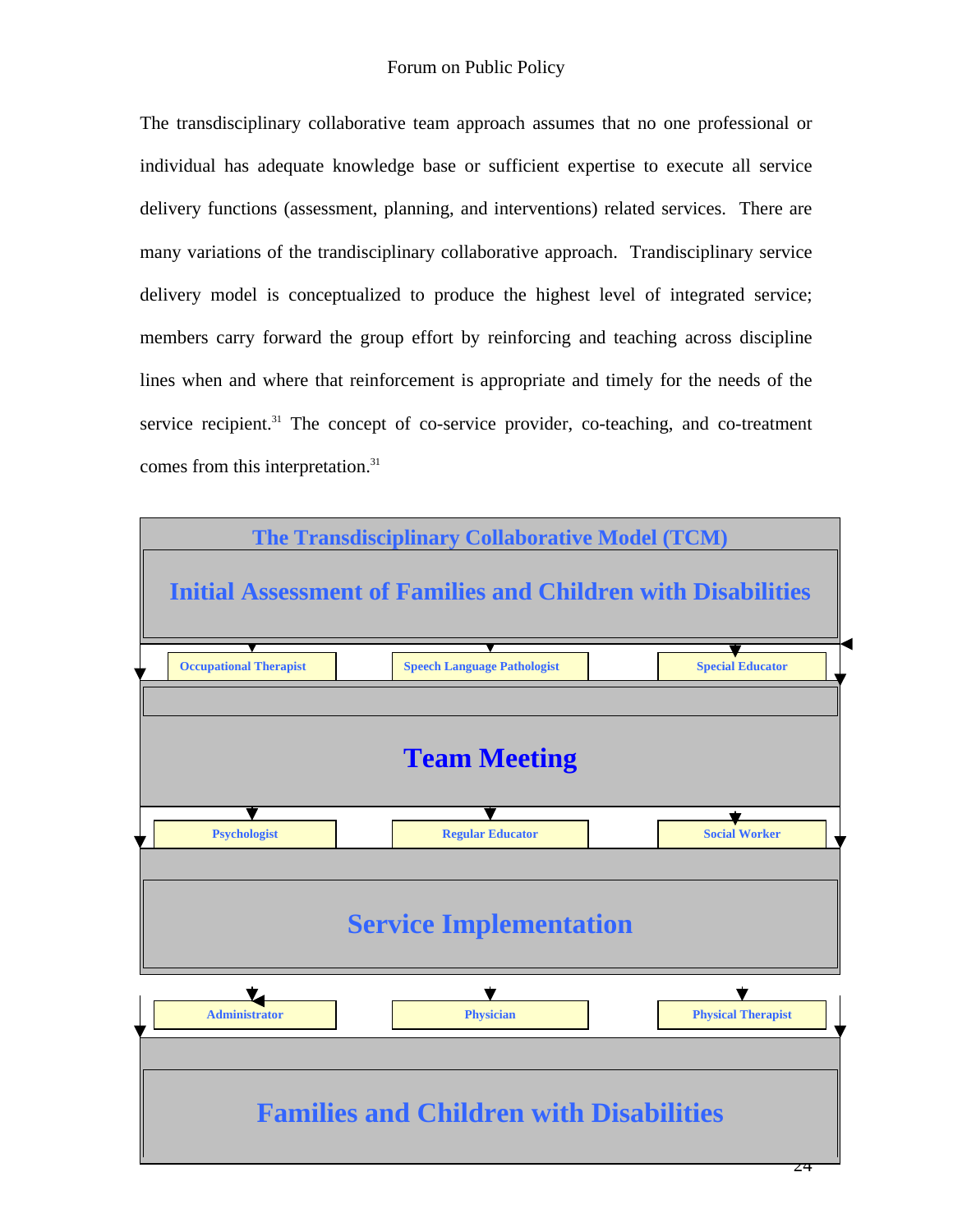### **Conclusion:**

Global policymakers are working relentlessly in an attempt to determine ways to restructure education with significant focus on educational services for children with disabilities.11 If our government indeed wants to help poor families of children with disabilities out of poverty, and then there must be a fundamental change in policy. Policy makers must look at poverty itself, rather than at specific problems that could result from poverty. They just simply look at how our public assistance system disempowers children and their families with disabilities. Budget-cutting policies in areas of housing, education, health care, and employment need to be re-examined. It is clear that policies targeted a raising family incomes can contribute to increasing children's cognitive development and academic accomplishments.

#### **References:**

<sup>1</sup> Peale, N.V. **Quotations about poverty**. 2006; Available at <http://www.quotegarden.com/> poverty.html.pdf.

**2** Dalaker, J., and Naifeh, M. **U.S. Bureau of the Census, Current population reports.** Series P. 60-201. Poverty in the United States: Washington DC: U.S. Government Printing Office; 1998.

**3** Fujiura, G. T., and Yamaki, K Trends in demography of childhood poverty and disability. **Exceptional Children** (2000); 66: 187-199.

**4** Al-Hassan, S., and Gardner, R. Involving immigrant parents of students with disabilities in the educational process. **Teaching Exceptional Children** (2002); 34, (5): 52-58.

**5** Chilman, C., Cox, F., and Nunnally, E. **Employment and Economic Problems**. New Bury Park: Sage Publishing; 1988.

**6** U.S.Bureau of the Census. **Current population reports, Health insurance in the United States:** Washington, DC: U.S. Government Printing Office; 1999.

**7** Huston, A. C. **Children in poverty: Child developmental and public policy**. Cambridge: Cambridge University Press; 1991.

**8** Bowman, B. T. Who is at risk for what and why? **Journal of Early Intervention** (1992); 16 (2): 101- 108.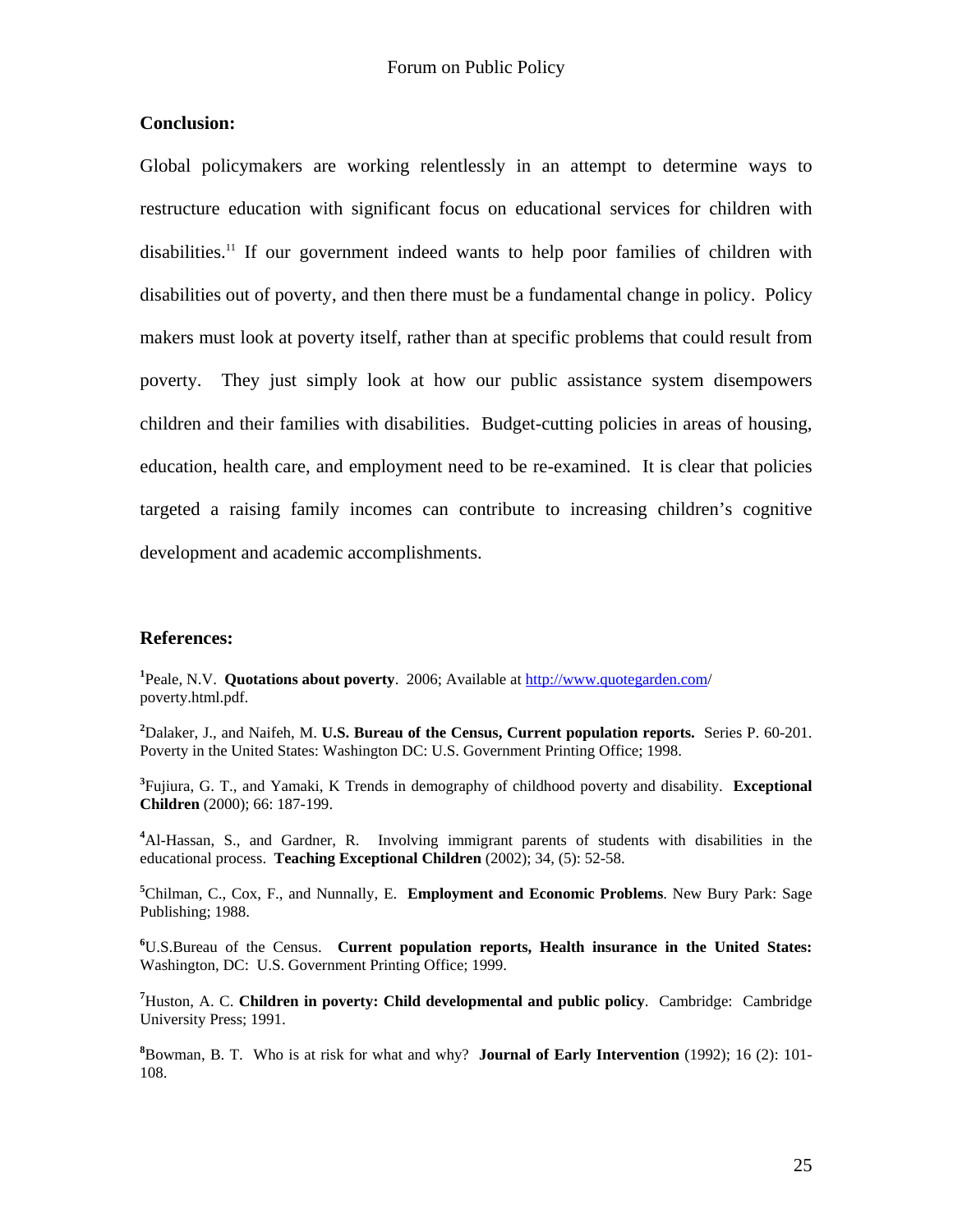**9** Hanson, M. J. and Carta, J. J. Addressing the challenges of families with multiple risks. **Exceptional Children** 1996; 62 (3): 201-212.

**<sup>10</sup>**Kaplan,-Sanoff, M., Parker, S., & Zuckerman, B. Poverty and early childhood development: What do we know, and what should we do? **Infants and Young Children**, 4 (1): 68-76; 1991.

**<sup>11</sup>**Enwefa, R. L. and Enwefa, S. C. **Service Delivery for African American Young Children with Special Needs**. In: Obiakor, F. E. and B. A. Ford, B. A. Creating Successful Learning Environments for African American Learners with Exceptionalities. Thousand Oak CA: Corwin Press; 2002.

**<sup>12</sup>**Popenoe, D. American family decline, 1960-1990: A review and appraisal. **Journal of Marriage and the Family** 1993; 55: 527-541.

**<sup>13</sup>**Doherty, W. J., Boss, P.G., LaRossa, R., Schumm, W. R., & Steinmetz, S. K. **Family theories and methods: A contextual approach**. In: Boss, P. G., Doherty, W., La Rossa., Schumm, W.R. and Steinmetz, S. K. (ed) Sourcebook of family theories and methods (pp. 3-30). New York: Plenum Press; 1993.

**<sup>14</sup>**Smith, S. **Family theory and multicultural family studies**. In: Ingoldsby, B.B. and Smith, S. (ed) Families in multicultural perspective (pp. 1-29). New York: The Guilford Press; 1995.

**<sup>15</sup>**Sprey, J. **Theoretical practice in family studies**. In: Sprey, J. (ed) Fashioning family theory (pp. 9-3). Newbury Park, CA: Sage; 1990.

**<sup>16</sup>**National Research Council **Educating children with autism**. Committee on Educational Interventions for Children with Autism. Division of Behavioral and Social Sciences and Education. Washington, DC: National Academy Press; 2001.

**<sup>17</sup>**Olsen, S., Marshall, E. S., Mandleco, B., Alfred, K. W., Dyches, T. T., and Sansom, N. **Support, communication, and hardiness in families with children with disabilities.** Boston: Allyn and Bacon; 1999.

**<sup>18</sup>**Seligman, M. **Childhood disability and the family**. In: Schwean, V. L. and Saklofske, D. H. (ed) Handbook of psychosocial characteristics of exceptional children (pp. 111-131). New York: Plenum; 1999.

**<sup>19</sup>**Gonzalez, V., Brusca-Vega, R., and Yawkey, T. **Assessment and instruction of culturally and linguistically diverse students with or at risk of learning problems**. Boston, MA: Allyn and Bacon; 1997.

**<sup>20</sup>**Obiakor, F. E. **It even happens in "good" schools: Responding to cultural diversity in today's classrooms.** Thousand Oaks, CA: Corwin Press; 2001.

**<sup>21</sup>**Ysseldyke, J. E., Algozzine, B., and Thurlow, M. L. **Critical issues in special education.** Boston: Houghton Mifflin; 2000.

**<sup>22</sup>**Hughes, C., and Hwang, B. **Attempts to conceptualize and measure quality of life**. In: Schalock, R. L, (ed) Quality of Life: Vol. 1: Conceptualization and measurement (pp. 51-61). Washington, DC: American Association on Mental Retardation; 1996.

**<sup>23</sup>**Schalock, R. L. **Can the concept of quality of life make a difference?** In: Schalock, R. L (ed) Quality of life. Vol. 11: Application to persons with disabilities, (pp. 245-267). Washington, DC: American Association on Mental Retardation; 1997.